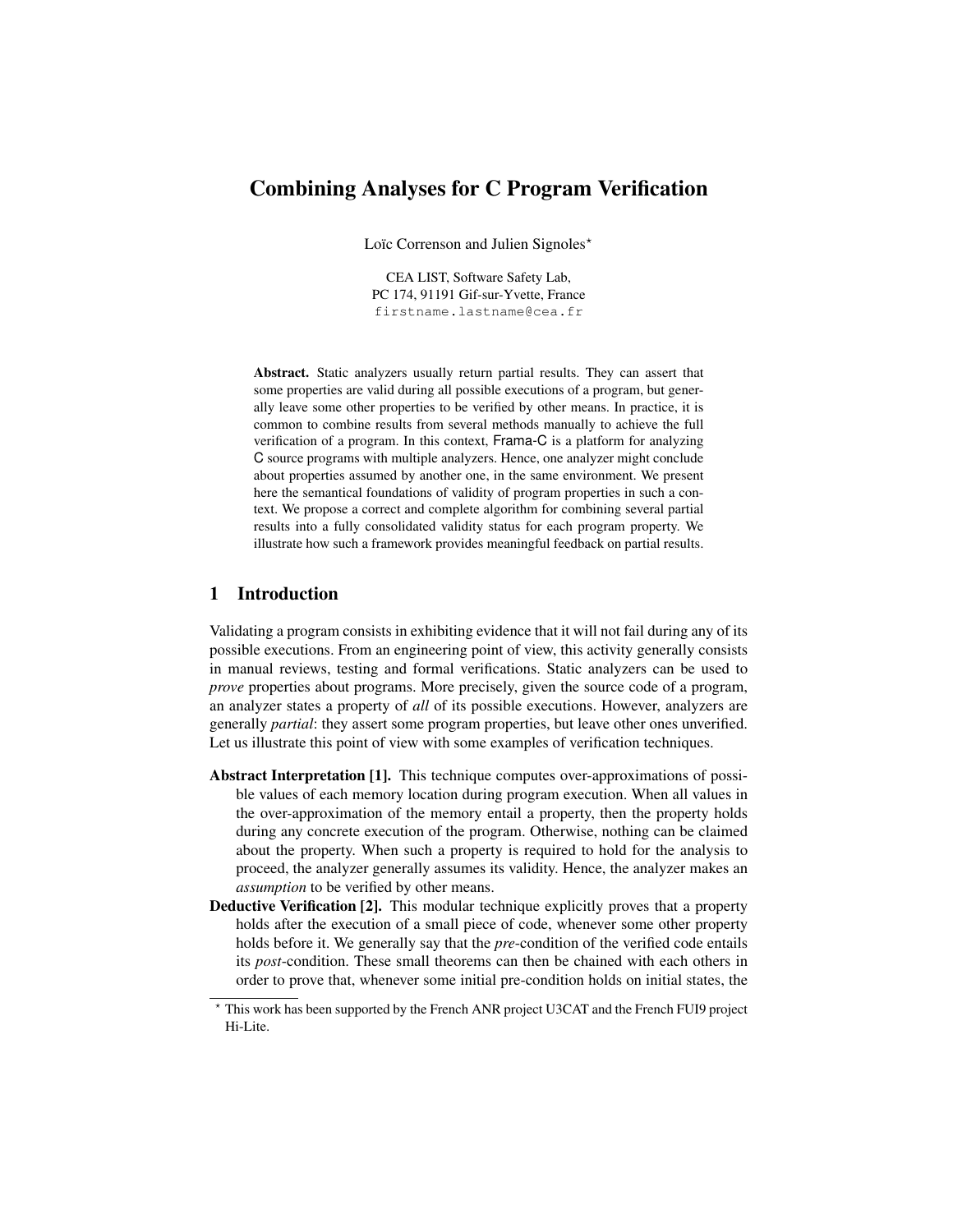desired properties hold on all concrete executions of the program. Generally, not all these elementary steps can be proved, and there remain some properties to be asserted by other means.

Testing. In some sense, testing still falls into the depicted category of analyzers. Executing a test actually asserts that, for all possible executions, if the considered execution corresponds to the test case, then the property defined by the oracle of the test holds. This point of view is of particular interest when we aggregate a collection of tests that covers some criteria. Then, one might claim that the verified properties might only be invalid outside of the covered criteria. Last but not least, testing is also used to exhibit properties that *do not* hold, an activity of major interest during the verification engineering process.

A general practical approach is then to combine several analyzers to increase the coverage of verified properties. Thus there is a need for ensuring the consistency of several partial results. The purpose of this article is to give a semantical foundation to this problem and to provide an algorithm to combine several partial results from different analyzers. A salient feature of our approach is the use of a *blocking semantics*, which is pivotal in ensuring the correctness of the aforementioned algorithm. It allows the correctness to be independent from the hypotheses that the analyzers use to establish their results. These claims remain nevertheless essential for the completeness of the algorithm. The proposed framework is language independent, although it is instantiated in Frama-C [3], a platform dedicated to the verification of critical embedded software written in C, typically in the domain of avionics and energy industries.

*Related Work.* Combining analysis techniques (in particular static and dynamic ones) is a quite recent but not new idea [4]. However only very few of these works tackle the goal of formally verifying a program by combining these techniques in a consistent way. Heintze *at al.* [5] proposes a framework by equational reasoning to combine an abstract interpreter with a deductive verification tool to enhance verification of user assertions. As in our work, it does not depend on specific analyzers and is correct modulo analyzer's correctness. However, instead of focusing on merging analyzer's results, it implements a new analyzer which operates on the results of the analyzers which it is based on. This analyzer is incomplete in the sense that it not does always provide the more precise result. More recently, the Eve verification environment for Eiffel programs combines a deductive verification tool and a testing tool in order to make software verification practical and usable [6]. Eve reports the separated results obtained from this tool. Since tools which Eve is based upon are not supposed to be correct, Eve computes a so-called *correctness score* for each property. This score is a metrics indicating a level of confidence in its correctness. That is quite different from our approach where we suppose that analyzers are correct but can use other properties as hypotheses to build a proof. Comar *et al.* [7] also aim to integrate a deductive verification tool with testing to verify Spark<sup>1</sup> programs. As in our work, proofs are based on a notion of hypotheses, called *assumptions* in their context. However, to avoid consistency issues, they split the program in several chunks: in each chunk, the same analysis techniques must be applied. In our approach, we allow the user to verify each property by different means.

<sup>&</sup>lt;sup>1</sup> Spark is a subset of Ada dedicated to the development of critical software.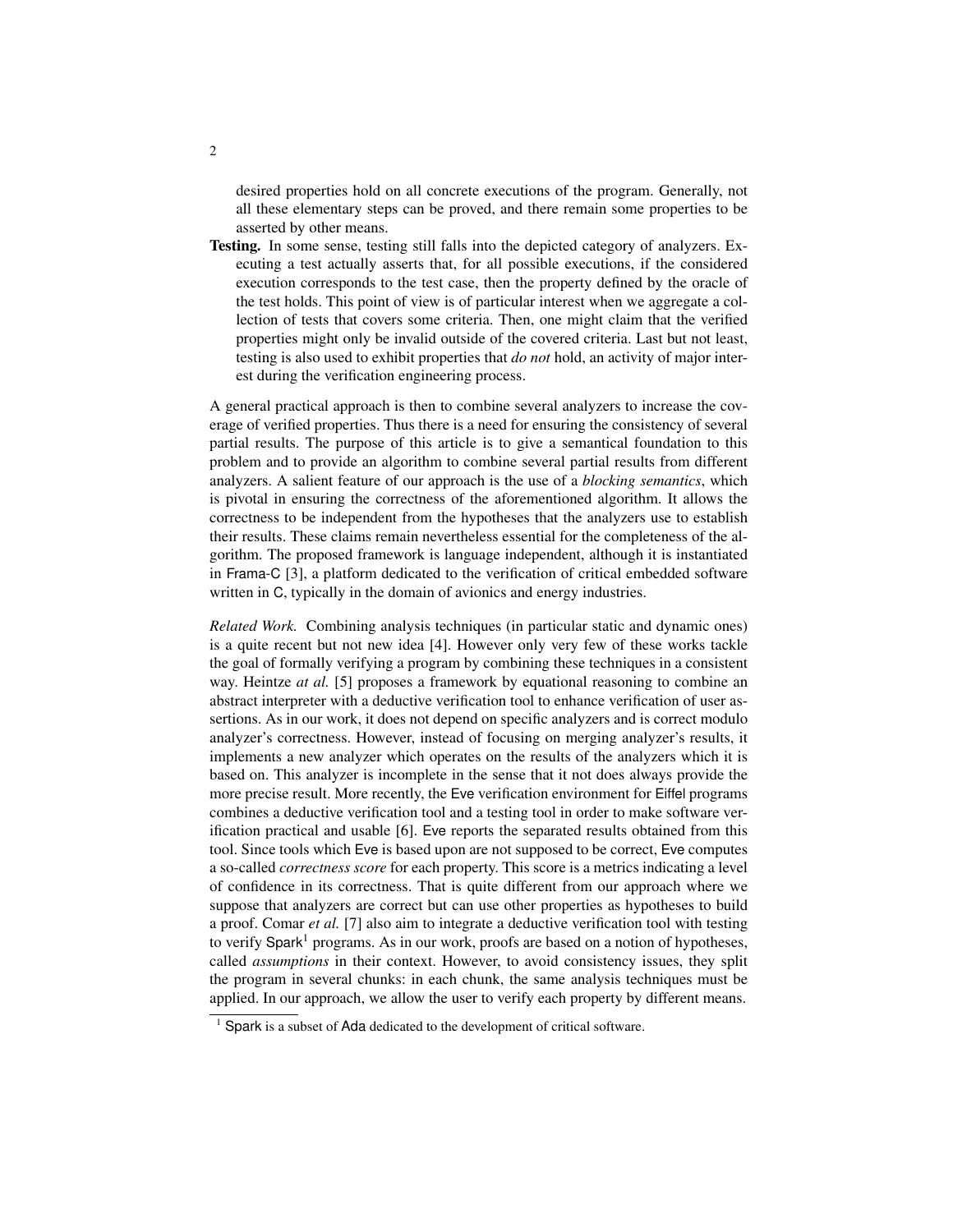*Outline.* The article is structured as follows. First Section 2 presents the problem and the key concepts thanks to a simple C program and a set of properties to verify on it. Section 3 introduces the semantic framework where key concepts are precisely defined. Section 4 presents the algorithm to compute consolidation statuses of properties in a logical way. Section 5 finally focuses on practical usages of the proposed framework: we explain the large variety of user feedbacks that can be obtained after consolidation.

# 2 Key Concepts

This section introduces all the concepts presented in this article through a running example. It consists of a short program written in C depicted in Figure 1. The program initializes an array with values returned by some external function  $f$  for which the code is not provided, but only some property P on its result is known. We are interested in proving different categories of properties on this short program:

- the program should never produce *runtime errors*, which are situations where the program's behavior is explicitly undefined by the ISO Specification of the C programming language, such as divisions by zero or accesses to uninitialized variables and invalid memory cells;
- once initialized, the values of the array satisfy the property P as expected.

Properties in the first category implicitly follow from the language semantics. The second category needs to be expressed explicitly by the developer in order to be verified. The Frama-C platform supports the ACSL language [8] for this purpose. We do not get into details of ACSL here: it is a first-order logical language designed to expressing properties of a C program during its execution.

```
1 /*@ axiomatic A { predicate P(int x); } */
2
3 /*@ ensures P(\result);
    4 @ assigns \nothing; */
5 int f(int);
 6
7 void main(void) {
8 int i, n = 0, a[100];
   for(i = 1; i <= 10; i++) n += i;
10 // Have n = Sum {1..10}
11 for(i = 0; i < n; i++) a[i] = f(i);
12 //@ assert \forall integer k; 0 <= k < n ==> P(a[k]);
13<sup>-1</sup>
```
#### Fig. 1. Annotated Code Example

We now comment the source code of Figure 1 in more details. ACSL constructs are inserted into  $\theta$ -comments. The predicate P is abstractly defined in the pure logic world (axiomatic clause). The external function  $f$  is declared to have no visible side-effect (assigns clause), and to have its results satisfying  $P$  (ensures clause). The code to be verified lies in function main. It consists in two loops: the first one computes the sum of integers from 1 to 10 and stores the result in local variable n; the second loop initializes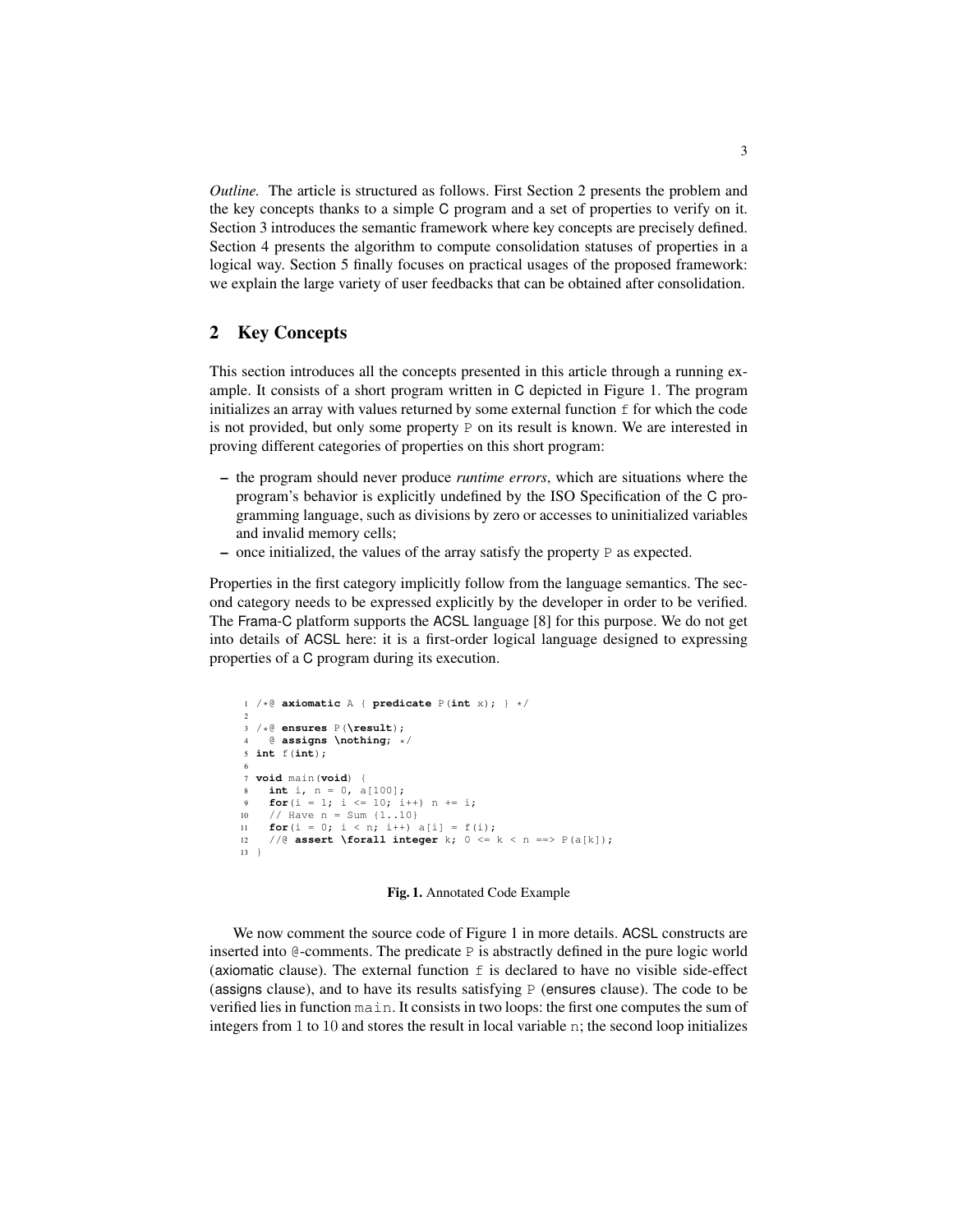the n-th first indices of array a with function  $f$ . Finally, the ACSL clause assert states the additional property we want to verify for indices less than n. The set of properties to be verified for this simple program is then:

Overflows and Runtime Errors: three potential arithmetic overflows and one potential invalid memory access.

User Property: one user assertion to prove.

External Properties: the specification of function f.

Two static analyzers distributed with Frama-C address those properties:

- **Value** [9] uses a context sensitive forward abstract interpretation to compute an overapproximation of possible values of variables at each program point. This analysis verifies the absence of *any* runtime error and can also handle simple ACSL assertions, like quantifier-free assertions.
- **Wp** [10] implements deductive verification. This modular analysis is able to verify complex logical annotations using external automated or interactive provers, but requires extra code annotations to carry function contracts and loop invariants.

We intend here to use Value for proving the absence of runtime errors, and Wp to prove the assertion, which is not in the scope of  $Value$ . The external specification of f will be trusted here. In the rest of this section, we first report on an incremental study for verifying this program. Then, we introduce our key concepts of local and consolidated statuses for properties managed by Frama-C.

It would also be possible to use Wp or other analyzers to prove the absence of runtime errors thanks to the RTE Frama-C's plug-in, which generates standard ACSL assertions for any potential runtime error in a source code. More generally, using RTE promotes runtime errors to standard properties that smoothly integrate with our framework. However, even small C programs reveal many potential runtime errors, and generating all assertions produces a lot of noise compared to user-defined assertions. When Value can be used, it is then much more preferable to rely on it for runtime errors.

### 2.1 Verifying Properties in Practice

Running Value alone with its default configuration on this program gives poor results: variable i is not tied enough and the over-approximation of n contains overflowing values that become negative. Hence the memory access to  $a[i]$  in the second loop may be invalid and an alarm is generated. Running Value a second time with option  $-$ slevel 100 makes the analyzer more precise during the first loop<sup>2</sup>. This time, all potential errors are discarded, and we get the following interesting properties on the final memory state: n is equal to 55, a [0..54] takes any int value, and a [55..99] remains uninitialized.

Running Wp to prove the quantified assertion requires additional annotations from the developer, especially on loops. As illustrated in the  $Wp$  tutorial [11], a canonical way of proving such a property is to insert the loop invariants of Figure 2. The re-

4

<sup>&</sup>lt;sup>2</sup> The option  $-slevel N$  of Value makes the analyzer works over N different overapproximations in parallel. On our running example, the maximum of precision is obtained for  $N \ge 55$ .  $N \ge 10$  is sufficient to prove the intended properties.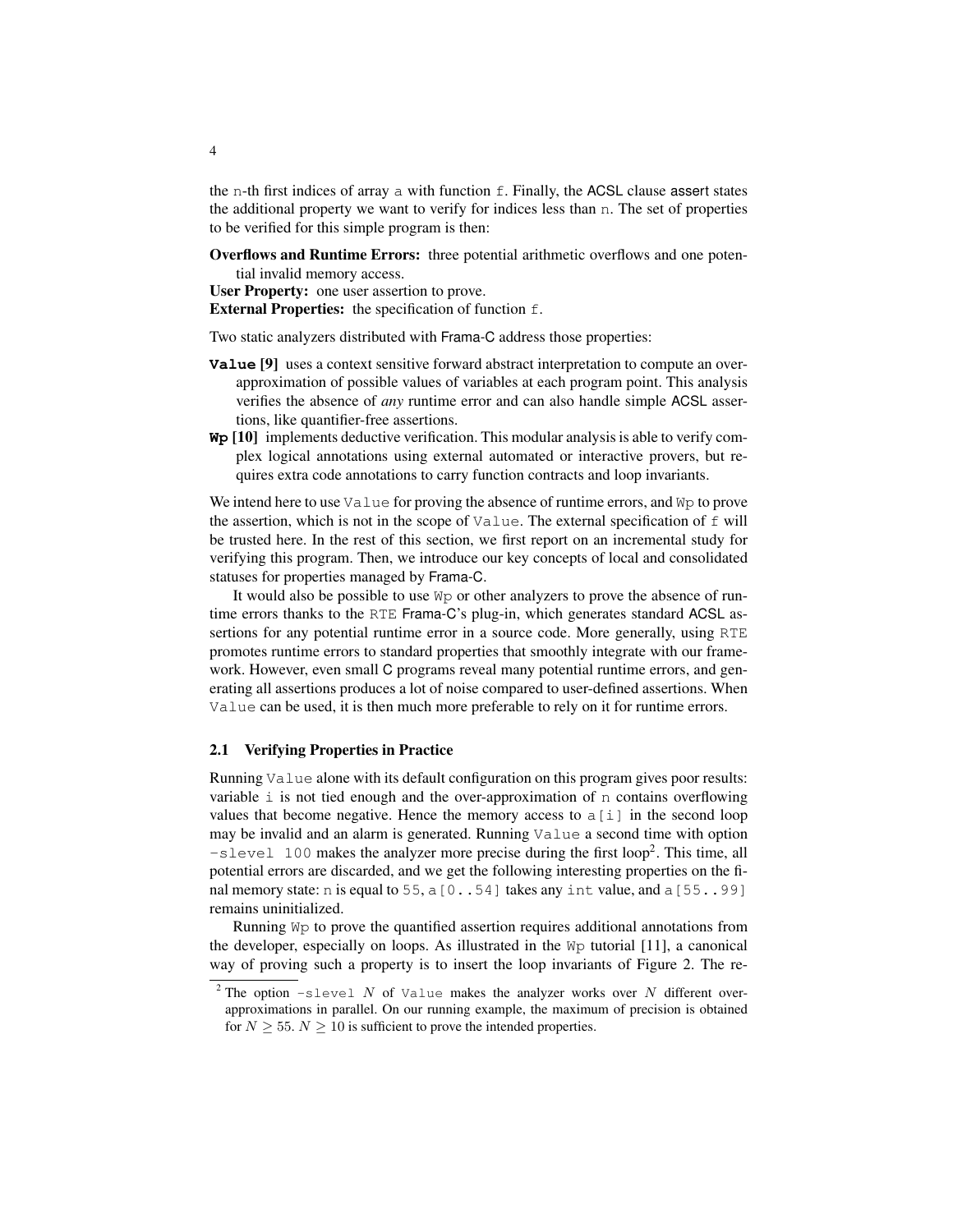```
1 /*@ axiomatic A { predicate P(int x); } */
 2
3 /*@ ensures P(\result);
    4 @ assigns \nothing; */
5 int f(int);
 6
7 void main(void) {
8 int i, n = 0, a[100];
9 for(i = 1; i <= 10; i++) n += i;<br>
10 /*@ loop invariant 0 <= i <= n;
11 @ loop invariant \forall integer k; 0 \le k \le i \implies P(a[k]);
12 @ loop assigns i, a [0..n-1]; */<br>13 for(i = 0; i < n; i++) a[i] = f(
    for(i = 0; i < n; i++) a[i] = f(i);
14 //@ assert \forall integer k; 0 <= k < n ==> P(a[k]);
15 - 1
```
Fig. 2. Annotated Code Example for Wp

sults of running  $Wp$  alone are quite encouraging: all annotations are discharged by the Alt-Ergo theorem prover [12], except the first loop invariant  $0 \le i \le n$ . Wp proves the preservation of this invariant over loop iterations, but fails to establish it at the very beginning of the loop, because there is no invariant on the first loop establishing that  $0 \le n$ . Of course, it is possible to complete the verification with Wp on the first loop, but these range properties over n are simple enough to be verified by Value. Running both Value with option -slevel 100 and Wp on the completely annotated code of Figure 2, we obtain the following results:

**Runtime Errors:** all potential runtime errors are discharged by Value.

**Loop Annotations:**  $W\varphi$  proves two of the three, but leaves the first invariant unverified. Value proves only this range invariant.

User Property: W<sub>p</sub> proves it, but under the hypothesis of the range invariant.

External Properties: they are assumed here, but should be verified later against both the definition of  $P$  and the actual code of  $E$ .

Intuitively, the verification task is now complete: everything has been discharged by at least one analyzer. But formal practitioners would notice that it is not clear whether such a verification is conclusive. Indeed, complex dependencies between properties might interfere with each others.

#### 2.2 Soundly Merging Results

A presentation of the results obtained during our verification process can be represented by a graph. With a node for each property, we can represent assumptions by edges from the proved property towards its hypotheses. We also represent analyzers as nodes, with edges towards the properties they established. To increase readability, it is convenient to merge isomorphic nodes into a single one. On our running example, the associated *final* graph is represented in Figure 3.

Such a report is actually accessible through the report plug-in and from the graphical user interface of Frama-C. Let us now present how Frama-C is able to perform this consolidation and report about this verification process. In the example presented above, we have collected different results at different times by using two analyzers with various parameters. Hence, it is not possible to build efficiently and incrementally the desired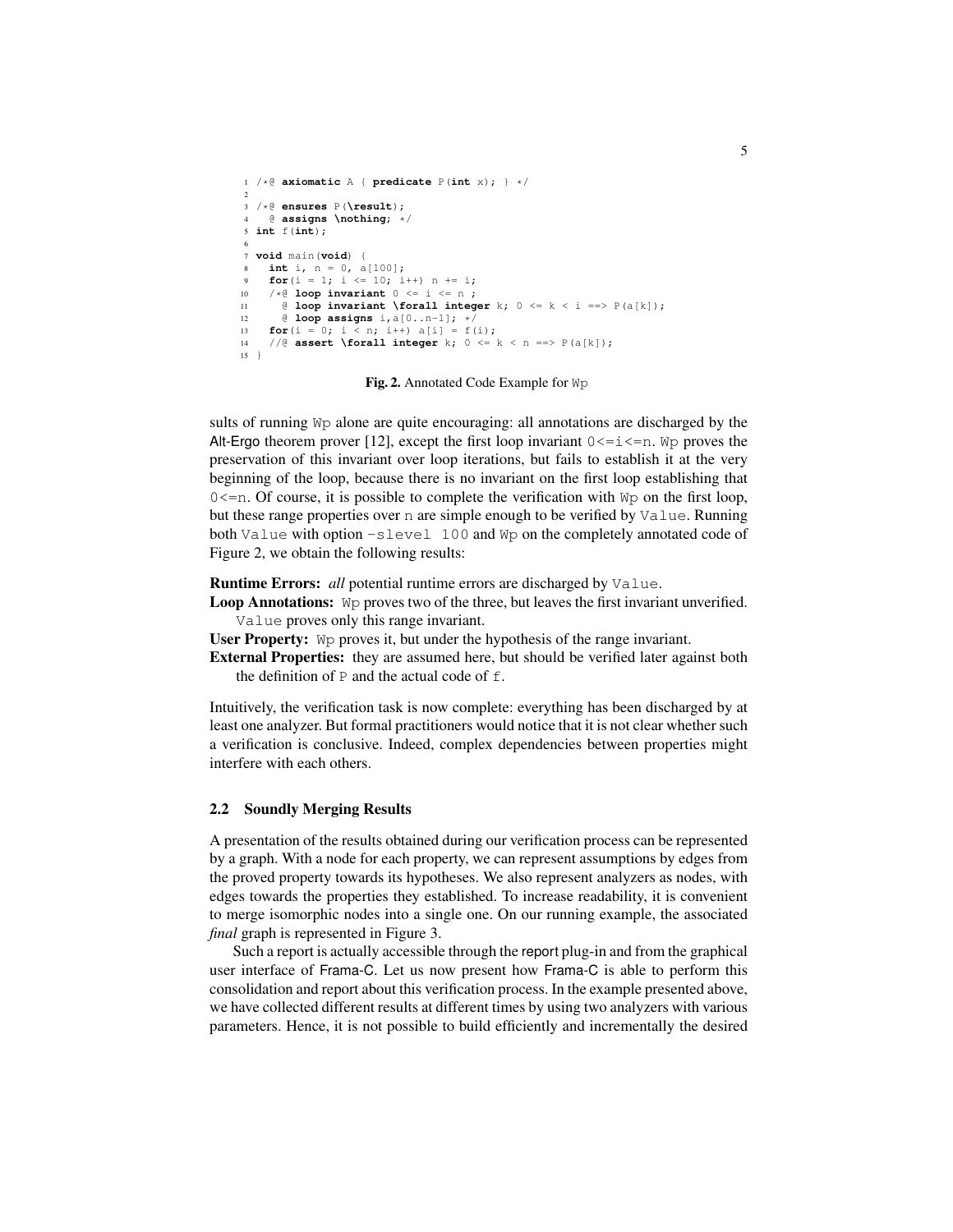

Fig. 3. Consolidated Graph of Properties Validity

graph of Figure 3. Instead, it is easy to register each verification experiment with their parameters in a database and to build the consolidation on demand.

This is the key idea behind *local* versus *consolidated* statuses of properties. We introduce the concept of *emitter* to identify an *analyzer* with all of its *parameters*. The partial results provided by an analyzer are registered in a Frama-C database. Each entry of the database precisely consists of:

- an emitter made of an *analyzer* with concrete *parameters' values*;
- a target *property*;
- a *local status*, ranging over True, False or Dont\_know;
- a list of *properties* notably used by the analyzer to claim this local status.

The entries obtained after many verification rounds can be very complex to represent. The graph in Figure 4 shows an extract from the full data collected during the verification of Example 2. Two kinds of nodes distinctly represent properties and emitters. Edges are added when analyzers emit local statuses. For instance, three edges are added when Wp (using Alt-Ergo as prover) emits True for the user assertion A: one from Wp to A labeled by the status, and two from A to the loop invariants representing the hypotheses under which this status holds.



Fig. 4. Graph of Local Status (extract)

Let us illustrate how we obtain the *consolidated* status for this user assertion. Consider all the dependencies that were emitted in conjunction with a local status True.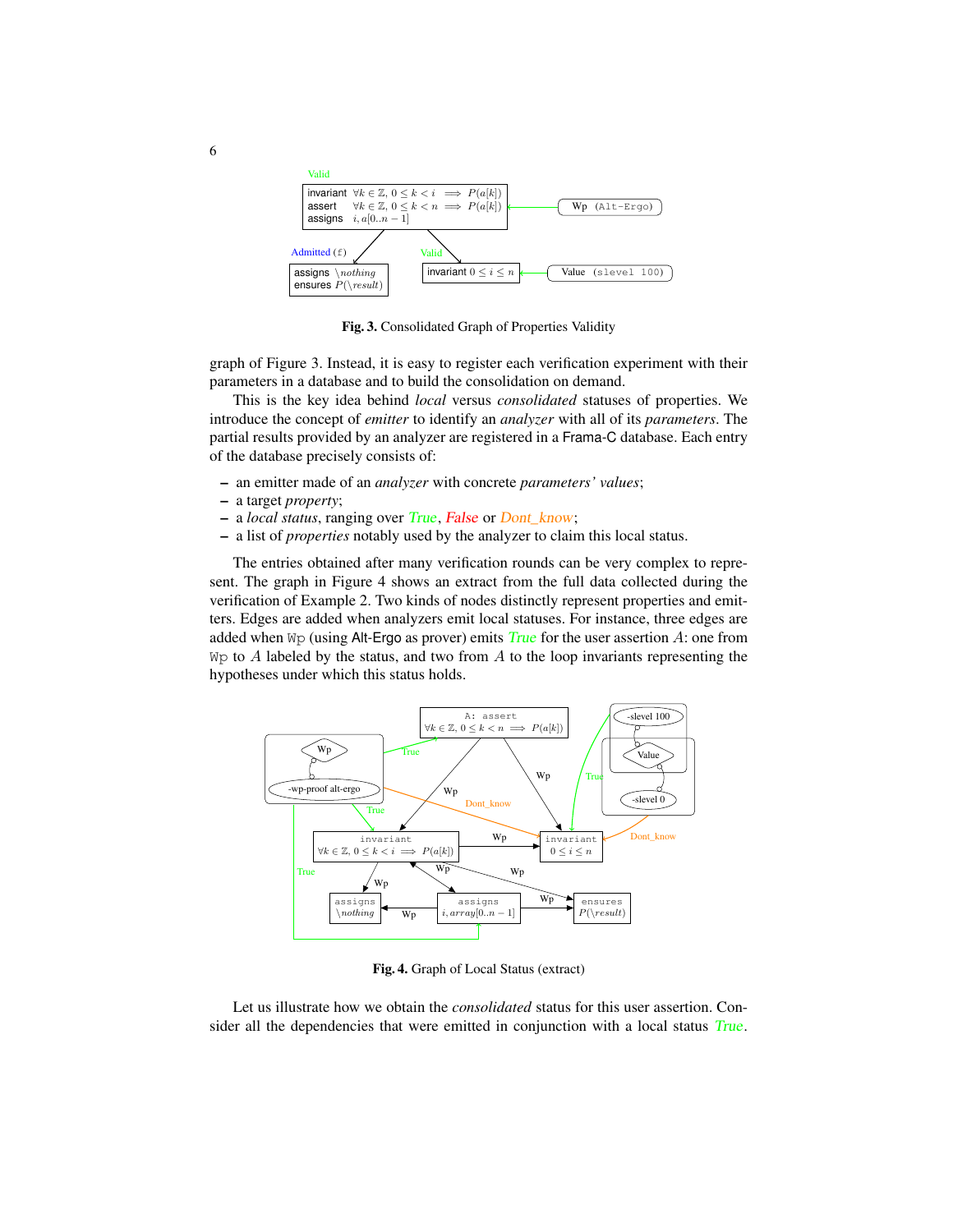All these paths either end at the range invariant, which is locally True with no more assumptions, or at the function contract of  $E$ . The internal cycle between loop invariants represents Wp's internal inductive scheme. Hence the consolidation algorithm of Frama-C concludes that everything is proven, except the admitted properties of  $f$ . As we will see, consolidation can be quite challenging on more involved programs. For instance, a property may be false but only over unreachable traces. The general algorithm is complex enough for a semantical approach to be necessary.

# 3 Semantics

This section formalizes the semantics of annotated programs and property statuses. Our formalisation is independent from both the programming language and the formal specification language: we only suppose that the programming language is imperative, based on a set of *instructions*, and admits a specification language based on a set of *predicates*.

*Property.* A *property*  $\pi = \phi \triangleright \iota$  is a predicate  $\phi$  attached to the program point just before the instruction  $\iota$ . A predicate which does not depend on a program point (*e.g.* a mathematical lemma required to prove the program) is supposed to be attached to an arbitrary instruction  $\iota_0$  without any effect and put just before the first instruction of the program. We note  $\Phi_P$  the finite set of properties of a program P.

*Evaluation.* The programming language being imperative, we suppose that there is a notion of *state* in which instructions are evaluated consistently with the operational semantics of the programming language. This notion of evaluation can be extended to predicates, as presented for instance in Herms' works [13]: a state  $\varsigma$  validates  $\phi$ , denoted by  $\varsigma \models \phi$ , if and only if the predicate  $\phi$  is valid in the state  $\varsigma$ .

*Trace.* We now consider that the underlying programming language comes with a trace semantics [14, 15] keeping all intermediate instructions and states during execution. Thus a trace  $\sigma = (s_i \triangleright \iota_i)_i$  is a (potentially infinite) sequence of instructions, each of them coming with the state in which it is evaluated. Traces begin at the early program entry point  $\varsigma_0 \triangleright \iota_0$  and are consistent with the small step operational semantics of the program: at each step k, the transition  $\varsigma_k \xrightarrow{\iota_k} \varsigma_{k+1}$  holds in the operational semantics of the program. A finite trace  $\sigma$  does not contain the final state  $\varsigma$  of a finite execution. But it is still possible to extend it with  $(s \triangleright s \text{kip})$  where  $s \text{kip}$  is the identity instruction which does not modify  $\varsigma$ . We note  $\sigma_1 \prec \sigma_2$  if and only if  $\sigma_1$  is a strict trace prefix of σ<sub>2</sub>. Also, we say that the trace σ ends at instruction *ι* in state *ς*, and we note  $\sigma \hookrightarrow \varsigma \triangleright \iota$ , if and only if  $\sigma$  is a finite trace of length n such that  $\varsigma_n = \varsigma$  and  $\iota_n = \iota$ . By extension, for a property  $\pi$  attached at instruction  $\iota$ , we note  $\sigma \hookrightarrow \pi$  if and only if  $\sigma \hookrightarrow \varsigma \triangleright \iota$  for some state ς.

*Trace Validity.* We also extend the notation  $\models$  for predicates to traces and properties. With  $\pi = \phi \triangleright \iota$ , we say that  $\sigma$  validates  $\pi$ , and we note  $\sigma \models \pi$ , the fact: if  $\sigma$  ends at  $\varsigma \triangleright \iota$  then  $\varsigma \models \phi$ .

*Trace Invalidity.* The converse notation,  $\sigma \not\models \pi$ , is used for the logical negation of  $\sigma \models$ π. Remark it is *not* equivalent to  $\sigma \models \neg \pi$ , however, we still have  $\sigma \not\models \pi \Rightarrow \sigma \models \neg \pi$ .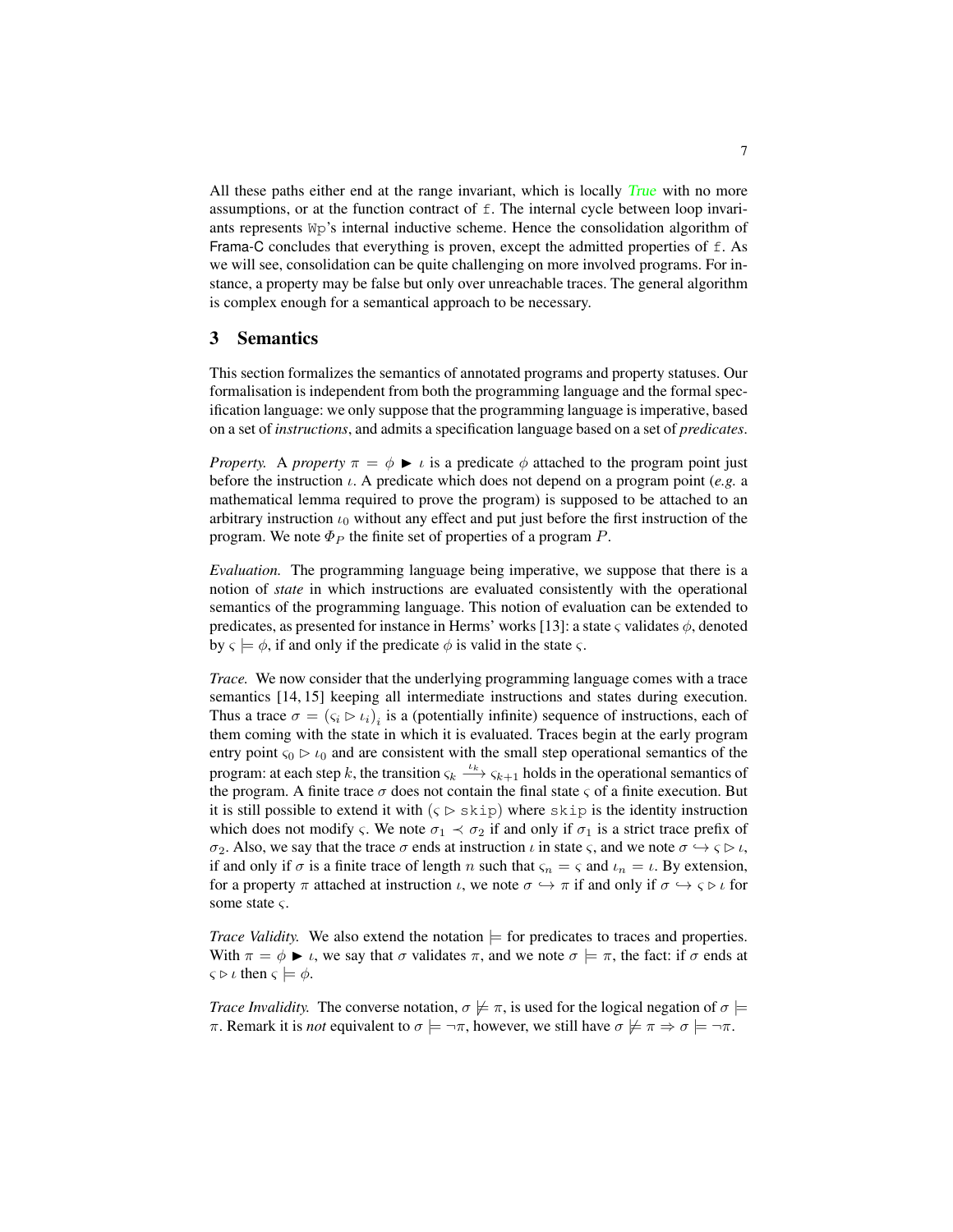*Blocking Semantics.* The correctness of our algorithm (see Theorem 1) requires a *blocking semantics* which is usual in semantics of annotated programs (see for instance [13, 16]). In our theoretical framework, it can be expressed as follows.

Assumption 1 (Blocking Semantics) *If a trace leads to an invalid property, then the program stops and does not evaluate the following properties in the execution flow. More formally:*

 $\forall$  *traces*  $\sigma$  *and*  $\sigma'$ ,  $\forall$  *properties*  $\pi$  *and*  $\pi'$ *, if*  $\sigma' \prec \sigma$  *and*  $\sigma' \not\models \pi'$ *, then*  $\sigma \not\hookrightarrow \pi$ *.* 

If all properties are valid, the blocking semantics coincides with the non-blocking one.

*Reachability.* An associated concept is the reachability of some instruction of the program. More precisely, we are interested in the reachability of instructions to which given properties are attached. In our framework, this concept is represented by global predefined (meta) properties of program properties, attached to the initial state  $\iota_0$  of the program:

$$
\text{reach}(\pi) \triangleq (\exists \sigma, \sigma \hookrightarrow \pi) \blacktriangleright \iota_0.
$$

*Local Validity.* We say that a property  $\pi$  is *locally valid* under a finite set of hypotheses  $\xi$ , and we note  $\xi \models \pi$ , if and only if:

 $\forall$  trace  $\sigma$ , if  $(\forall \pi_i \in \xi, \forall$  trace  $\sigma_i$ , if  $\sigma_i \prec \sigma$ , then  $\sigma_i \models \pi_i$ , then  $\sigma \models \pi$ .

Informally, a property is locally valid if it is validated by each trace  $\sigma$  ending at it, assuming that each hypothesis  $\pi_i$  is itself validated by all subtraces of  $\sigma$  ending at  $\pi_i$ .

*Local Invalidity.* A property  $\pi$  is *locally invalid* under a finite set of hypotheses  $\xi$ , and we note  $\xi \not\models \pi$ , if and only if:

if 
$$
(\forall \pi_i \in \xi, \forall \text{ trace } \sigma_i, \text{ if } \sigma_i \prec \sigma, \text{ then } \sigma_i \models \pi_i), \text{ then } \exists \text{ trace } \sigma, \sigma \not\models \pi.
$$

A property is locally invalid if there is a trace  $\sigma$  ending at it but does *not* validate it, but still assuming each hypothesis  $\pi_i$  is valid on any subtrace of  $\sigma$  ending at  $\pi_i$ . These notions of local validity and local invalidity correspond to statuses emitted by Frama-C analyzers as we will see in assumptions 2 and 3 in the next section. Note that being locally invalid is not equivalent to not being locally valid:  $\xi \not\models \pi \iff \neg(\xi \models \pi)$ . Moreover, none of these predicates is equivalent to  $\xi \models \neg \pi$ .

*Cycles.* Statements  $\{\pi\} \models \pi$  and  $\xi \models \pi_i$  with  $\pi_i \in \xi$  are not tautologies in loops. Instead they exactly correspond to proofs by induction, as committed by the strict prefix relation on traces. These statements are actually valid if and only if we can prove  $\sigma \models \pi$ (resp.  $\pi_i$ ), for any trace  $\sigma$ , under the hypotheses that  $\sigma_j \models \pi$  for any *strict* subtrace  $\sigma_j$ of  $\sigma$  (resp.  $\sigma_j \models \pi_j$  for any  $\pi_j \in \xi$ ).

*Global Validity.* Last but not least, a property  $\pi$  is *valid*, and we note  $\models \pi$ , if and only if  $\sigma \models \pi$  for each trace  $\sigma$ . We say that  $\pi$  is invalid, and we note  $\not\models \pi$ , if  $\pi$  is not valid, that is  $\neg(\models \pi)$ . Once again,  $\not\models \pi \iff \models \neg \pi$ . These notions of validity and invalidity correspond to the consolidated statuses computed by our algorithm from all the local validity statuses emitted by the analyzers.

8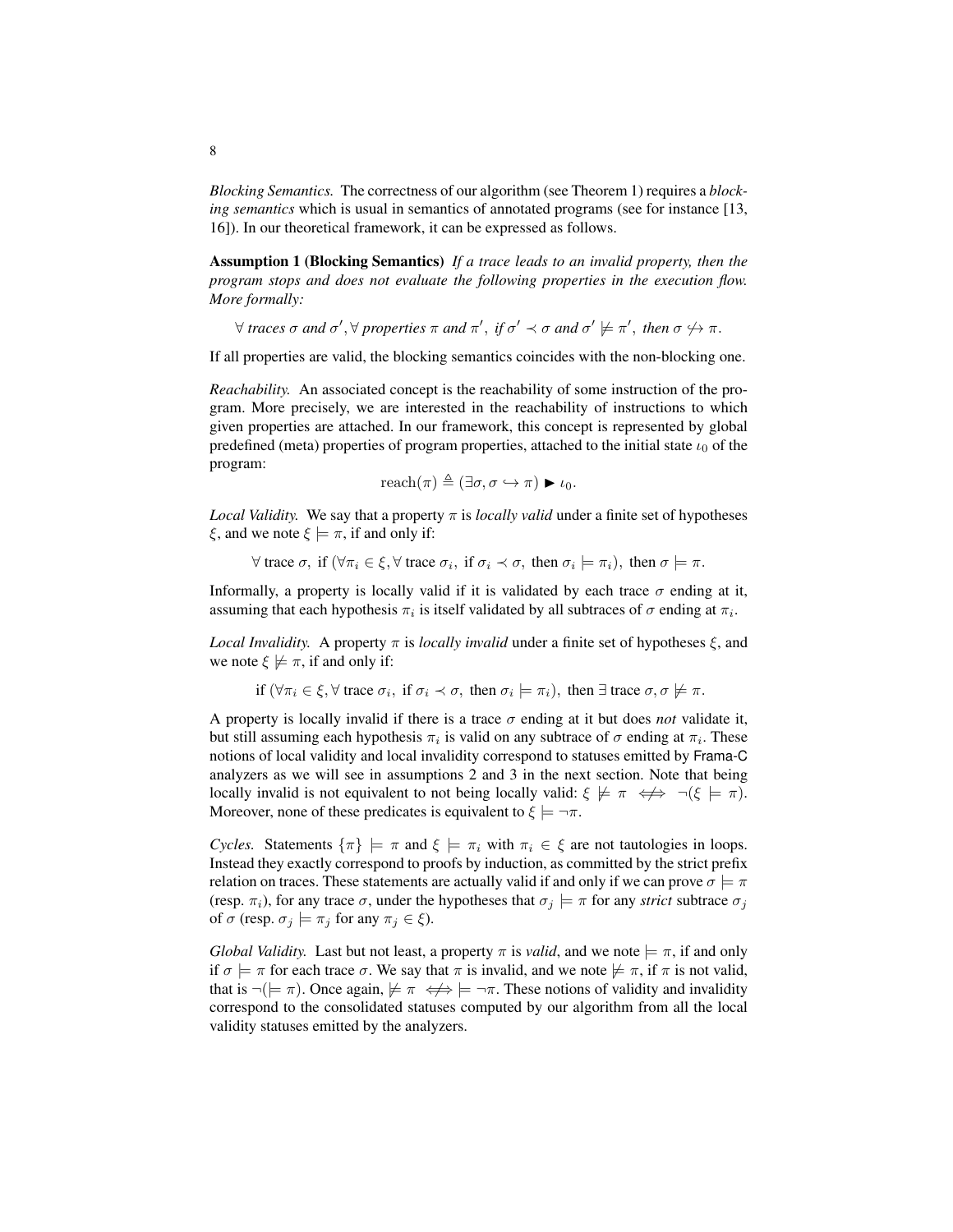# 4 Consolidation Algorithm

This section presents a high-level view of the so-called consolidation algorithm implemented in Frama-C. From the *local statuses* of a property  $\pi$  computed by each emitter under hypotheses, each of them corresponding to the local validity or invalidity of  $\pi$ , this algorithm computes its *consolidated status* corresponding to  $\models \pi$ .

#### 4.1 Local statuses

As already mentioned, an emitter can emit three different local statuses, namely True, False and Dont\_know. The third one indicates that it is not able to conclude. Let Λ be the set of these local statuses. Local statuses emitted by analyzers are collected into a database, and we denote  $\mathcal{L}_P$  the lookup function that returns them for each property:

$$
\mathcal{L}_P: \varPhi_P \rightarrow \mathscr{P}(\varLambda \times \mathscr{P}(\varPhi_P))
$$

If an emitter put a local status  $\lambda$  to the property  $\pi$  with hypotheses  $\xi$ , then  $(\lambda, \xi) \in$  $\mathcal{L}_P(\pi)$ . We expect that analyzers are correct and emit local statuses consistently with the underlying annotated program semantics, in particular local validities and local invalidities of annotations. Furthermore, when emitting False for a property  $\pi$ , our algorithm also requires that the only possible hypothesis is reach $(\pi)$ . The following assumption formalizes this restriction.

Assumption 2 (Strong Correctness of Analyzers) *We assume that each analyzer is strongly correct: it emits the local status* True *(resp.* False*) only for locally valid (resp. invalid) properties under the hypotheses really used (and limited to reachability in case of invalidity). More formally, for each property* π *of a program* P*:*

$$
\forall (\lambda, \xi) \in \mathcal{L}_P(\pi), \begin{cases} \text{if } \lambda = \text{True}, \text{ then } \xi \models \pi; \\ \text{if } \lambda = \text{False}, \text{ then } \xi \not\models \pi \text{ and } \forall \pi_i, \pi_i = \text{reach}(\pi). \end{cases}
$$

However, in practice, it may be complicated or inefficient to compute the exact set of hypotheses which is used to compute a local status. Actually, in presence of a blocking semantics, the correctness of the consolidation algorithm does not rely on these hypotheses, as explained by Theorem 1 (correctness of the algorithm). They are useful for Theorem 2 (completeness of the algorithm) and to compute more precise informations for the end-user in the unconclusive cases. Thus, for correctness, the following weaker assumption is enough.

Assumption 3 (Weak Correctness of Analyzers) *Analyzers are assumed to be weakly correct. They emit the local status* True *(resp.* False*) only for locally valid (resp. invalid) properties under some unknown hypotheses (resp. reachability). More formally, for each property* π *of a program* P*:*

$$
\forall (\lambda,\xi) \in \mathcal{L}_P(\pi), \begin{cases} \text{if } \lambda = \text{True}, \text{ then } \exists \xi' \subseteq \Phi_P, \xi' \models \pi; \\ \text{if } \lambda = \text{False}, \text{ then } \xi \not\models \pi \text{ and } \forall \pi_i, \pi_i = \text{reach}(\pi). \end{cases}
$$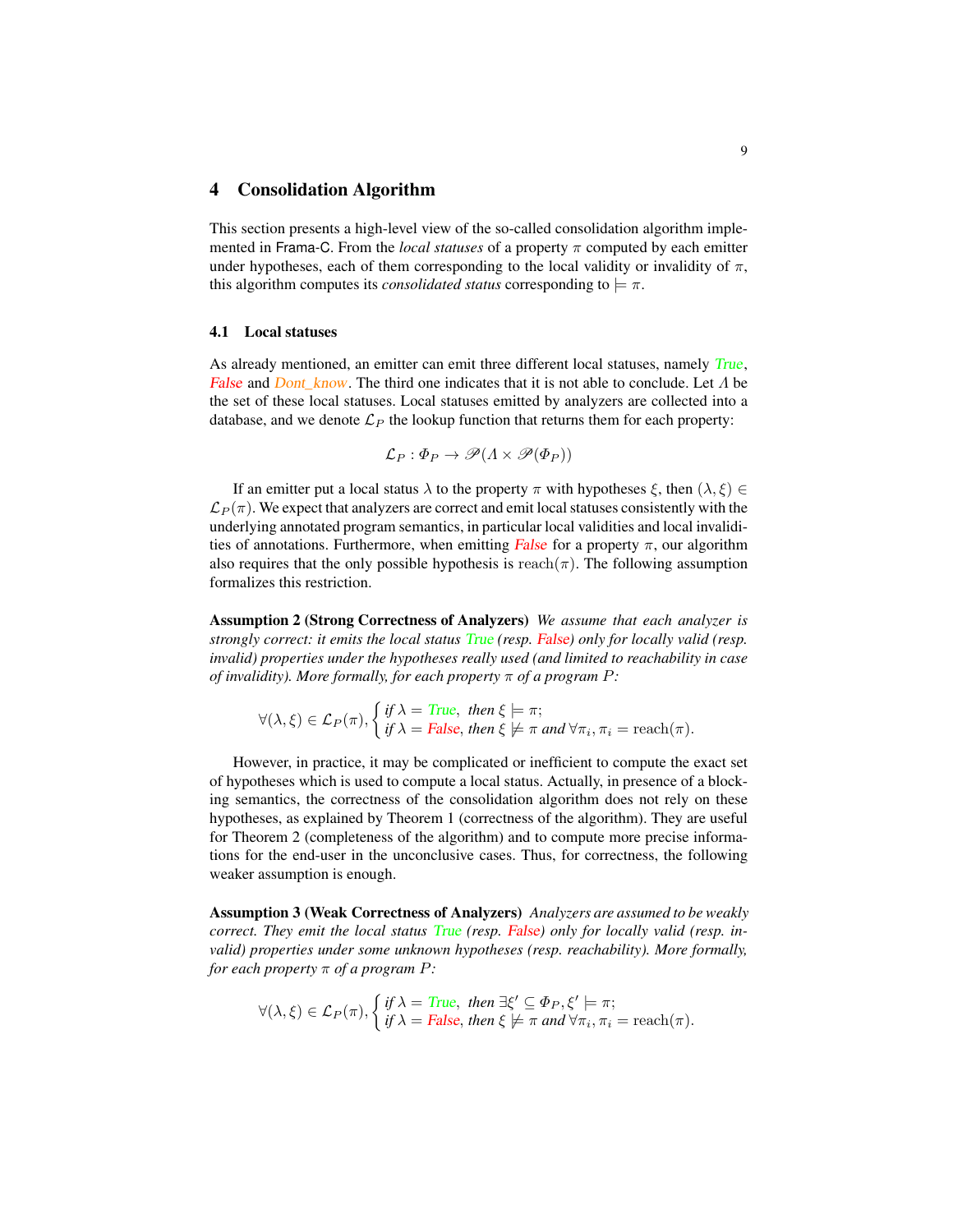Ensuring correctness of analyzers in practice is out of the scope of this paper<sup>3</sup> and is strongly related to the qualification of verification tools for an operational use in a certified industrial process, for instance with respect to norms like aeronautic's DO-178C. Although none of the Frama-C analyzers is qualified at this time, efforts have already been made in this direction [13, 17].

#### 4.2 Invalidity and Reachability

Unfortunately there is a practical issue with the previous local status False: proving local invalidity of a property  $\pi$  requires to prove two different properties: (1) it exists a trace  $\sigma$  which ends at  $\pi$  and (2) this trace does not validates  $\pi$ . Let us examine what tools are able to assess.

- Deductive methods based on weakest precondition calculus are usually not able to prove invalidity. They are only able to prove validity: in practice, they never emit False.
- Testing tools usually prove together properties (1) and (2) by exhibiting a test case which invalidates the property: all is fine.
- Abstract interpreters only reason with an over-approximation of all possible traces of the program. Thus, when a property is invalidated for all these over-approximated traces, it means the property is invalid *if* the program point is reachable. But, abstract analyzers are usually not able to prove reachability.

For solving this issue, Frama-C allows emitters to emit either the local status False\_and\_reachable or the local status False\_if\_reachable. So, instead of working with  $\mathcal{L}_P$ , our algorithm uses the function  $\mathcal{L}_P^* : \Phi_P \to \mathscr{P}(\Lambda^* \times \mathscr{P}(\Phi_P))$ , where  $\Lambda^*$  is the set of emittable statuses defined by:

```
\Lambda^* \triangleq \{True, Dont_know, False_iif_reachable, False_and_reachable\}.
```
For any program P, thanks to the reach operator, we can automatically compute  $\mathcal{L}_P$ from  $\mathcal{L}_P^*$  as follows:

$$
\forall \pi \in \Phi_P, \mathcal{L}_P(\pi) \triangleq \{ (\lambda, \xi) \mid \lambda \in \{ \text{True}, \text{Dont\_know} \} \text{ and } (\lambda, \xi) \in \mathcal{L}_P^{\star}(\pi) \} \\ \cup \{ (\text{False}, \xi) \mid (\text{False\_and\_reachable}, \xi) \in \mathcal{L}_P^{\star}(\pi) \} \\ \cup \{ (\text{False}, \xi \cup \{ \text{reach}(\pi) \}) \mid (\text{False\_if\_reachable}, \xi) \in \mathcal{L}_P^{\star}(\pi) \}
$$

Emitting False and reachable is changed into emitting False, and emitting False if reachable is modified into emitting False under the additional hypothesis reach( $\pi$ ). Emitting True and Dont\_know is left unchanged. This definition of  $\mathcal{L}_P$  preserves both the strong and the weak correctness of analyzers (assumptions 2 and 3).

To avoid an inconsistency of our algorithm in a corner case leading to uncorrectness, we also introduce the following assumption for any reach( $\cdot$ ) property.

Assumption 4 (Do not prove unreachability with reachability) *We assume that no analyzer tries to prove unreachability of a property* π *by using its reachability. More formally, for a given program* P*:*

 $\forall \pi \in \Phi_P, \forall (\lambda, \xi) \in \mathcal{L}_P(\text{reach}(\pi)), \text{if } \lambda = \text{False}, \text{ then } \text{reach}(\text{reach}(\pi)) \notin \xi.$ 

 $3$  See the small discussion about the status Inconsistent latter in this section however.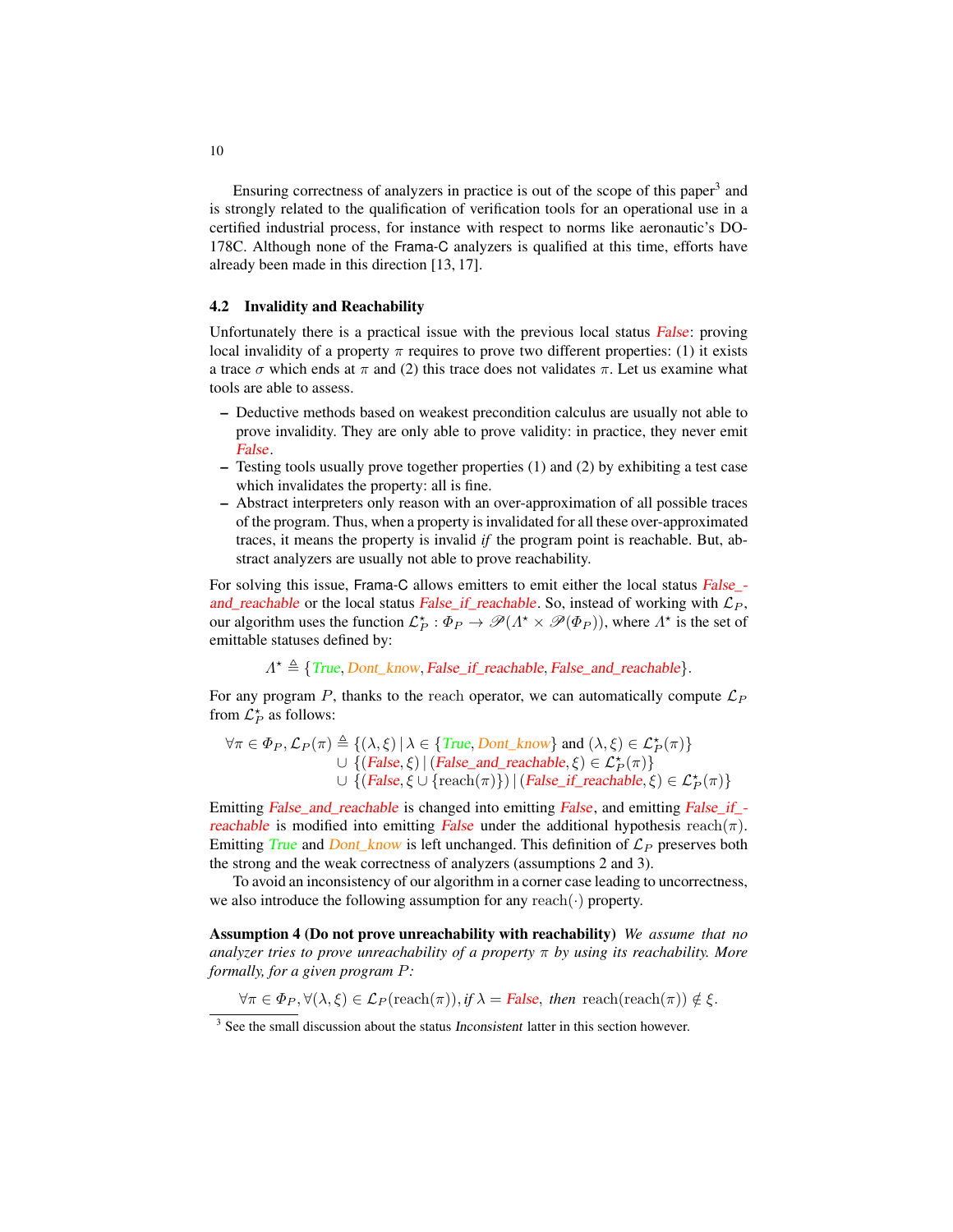#### 4.3 Algorithm

We now introduce the consolidation algorithm itself. Applied on a given program  $P$ , it may be seen as a function  $\mathcal{S}_P : \Phi_P \to \Sigma$  in which the set  $\Sigma$  is defined by:

 $\Sigma \triangleq \{$  Valid, Invalid, Unknown, Inconsistent $\}$ .

The third status is returned by the algorithm when it is not able to conclude, while the last one is returned when there is both a proof of validity and a proof of invalidity: in such a case, we can conclude that one emitter is not (strongly) correct<sup>4</sup>. Before the formal definition of  $S_P$ , we present an informal sketch of the algorithm:

- 1. abort if assumption 4 is violated;
- 2. compute the most precise local status  $\lambda$ ;
- 3. for each emitter which emits  $\lambda$ , compute the conjunction of the consolidated statuses of its hypotheses;
- 4. compute the most precise conjunction  $\gamma$  computed above;
- 5. compute the status of  $\gamma \implies \lambda$ ;
- 6. check for inconsistencies.

Step 1 of the algorithm is a simple structural check.

Computing the most precise local status in Step 2 relies on the operator  $\bigvee^L$  based on  $\vee^L$  which ensures local validity and is defined below. It is mosly equivalent to a logical disjunction in a tri-valued boolean logic. But, in the case where an emitter emits True and another one emits False, we do not choose yet a status, even if it would be correct to choose True: in order to be complete, we wait Step 5 of the algorithm to select the one which is possible to fully consolidate.

|                                                                                                                                                                     | <b>True</b>                       | Dont know             | False             |  |  |
|---------------------------------------------------------------------------------------------------------------------------------------------------------------------|-----------------------------------|-----------------------|-------------------|--|--|
| True                                                                                                                                                                | $\{ True \}$                      | $\{ True \}$          | $\{True, False\}$ |  |  |
| Dont know                                                                                                                                                           | $\{True\}$                        | $ \{$ Dont_know $\} $ | $\{False\}$       |  |  |
| False                                                                                                                                                               | $\{ True, False \}$ $\{ False \}$ |                       | $\{False\}$       |  |  |
| $\bigvee^{L} {\{\lambda_n\}}_n = \begin{cases} \lambda_1 \vee^{L}  \vee^{L} \lambda_n & \text{if } n > 0 \\ \frac{\text{Dont\_know}}{\text{otherwise}} \end{cases}$ |                                   |                       |                   |  |  |

Computing the conjunction of the statuses of the hypotheses in Step 3 of the algorithm is done by the operator  $\bigwedge^H$  based on  $\wedge^H$  and defined below. This operator exactly is the standard conjunction of a tri-valued boolean logic. We omit the case Inconsistent which is treated as Unknown here, and still returns Unknown.

| $\Lambda$ $H$ $\rightarrow$     | Valid   Unknown <i>Invalid</i> |                                                                                                                                                                                                                                          |           |
|---------------------------------|--------------------------------|------------------------------------------------------------------------------------------------------------------------------------------------------------------------------------------------------------------------------------------|-----------|
|                                 |                                | Valid Valid Unknown Invalid $\bigwedge^H {\lambda_n}$ $\bigwedge^H \cdots \bigwedge^H \lambda_n$ if $n > 0$<br>Unknown Unknown Unknown Invalid $\bigwedge^H {\lambda_n}$ $\bigwedge^H \cdots \bigwedge^H \lambda_n$ if $n > 0$ otherwise |           |
|                                 |                                |                                                                                                                                                                                                                                          | otherwise |
| Invalid Invalid Invalid Invalid |                                |                                                                                                                                                                                                                                          |           |

Computing the most precise consolidated status as performed in Step 4 of the algorithm is done by the operator  $\bigvee^H$  based on  $\vee^H$  and defined below. It exactly corresponds to the standard disjunction of a tri-valued boolean logic. We omit the case Inconsistent which never occurs here, since  $\wedge^H$  returns Unknown instead.

<sup>&</sup>lt;sup>4</sup> In practice, other origins are possible like inconsistent user-defined ACSL axiomatics.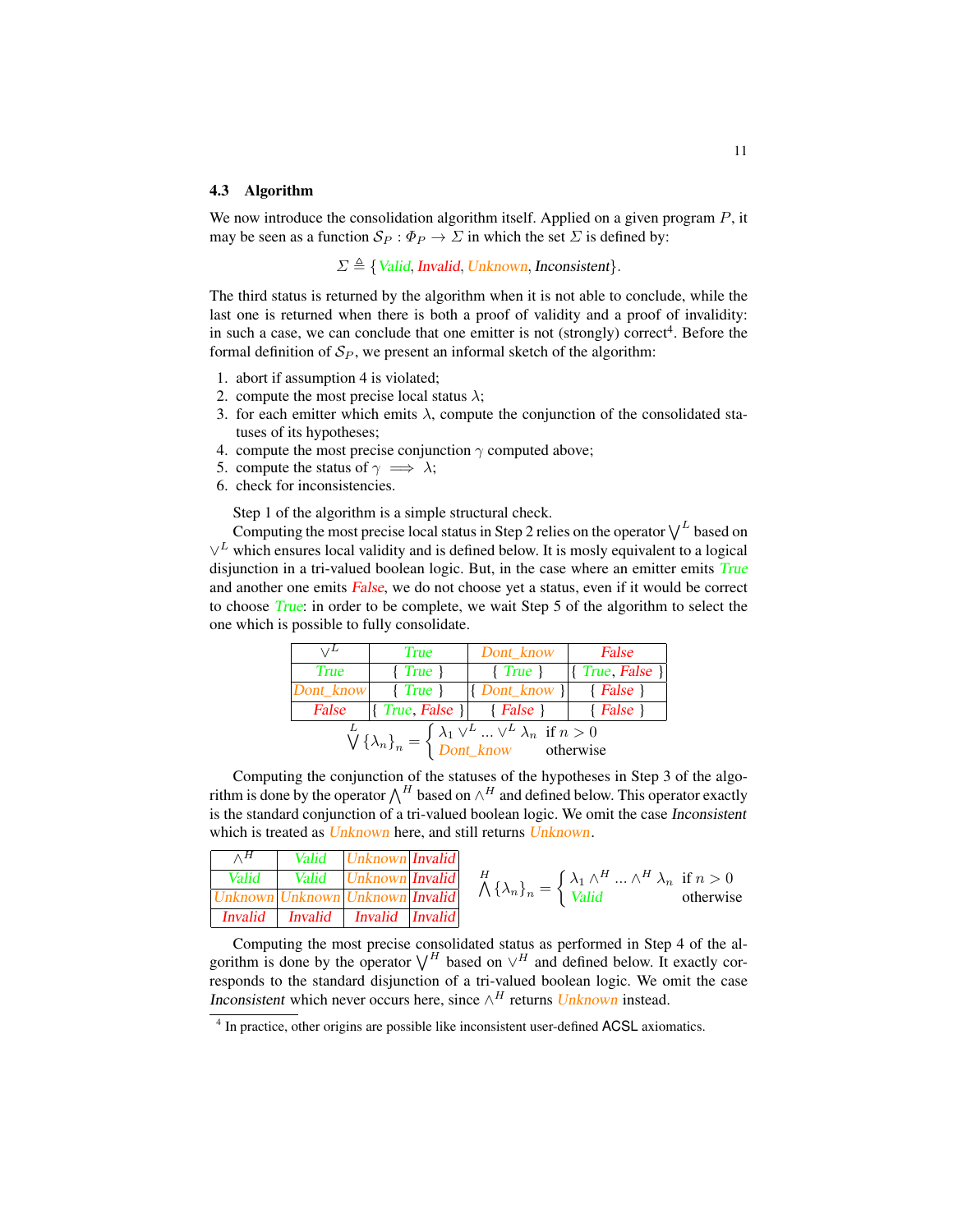|  | $\forall$ <sup>H</sup> Valid Unknown Invalid |                                                                                                                                                                                                                          |  |
|--|----------------------------------------------|--------------------------------------------------------------------------------------------------------------------------------------------------------------------------------------------------------------------------|--|
|  |                                              | Valid Valid Valid Valid Valid $\begin{bmatrix} H \\ \nabla \lambda_n \end{bmatrix}_n = \begin{cases} \lambda_1 \vee^H  \vee^H \lambda_n & \text{if } n > 0 \\ \n\text{Unknown} \lambda_n & \text{otherwise} \end{cases}$ |  |
|  | Unknown Valid Unknown Invalid                |                                                                                                                                                                                                                          |  |
|  | Invalid Valid Invalid Invalid                |                                                                                                                                                                                                                          |  |

The implication operator  $\stackrel{\text{HL}}{\Longrightarrow}$  involved in Step 5 of the algorithm is defined below (left part in row, right part in column). Like for  $\vee^H$ , Inconsistent is omitted and treated as Unknown.

| $\frac{HL}{2}$ | True  | Dont know               | False          |
|----------------|-------|-------------------------|----------------|
| Valid          | Valid | <b>Unknown</b>          | <i>Invalid</i> |
|                |       | Unknown Unknown Unknown | Unknown        |
| <b>Invalid</b> |       | Unknown Unknown         | Valid          |

This operator corresponds to the standard implication of a tri-valued boolean logic, but most cases remain unknown: remember that  $\not\models \pi$  means that  $\pi$  is incorrect *for some trace*  $\sigma$ . Thus it would be wrong to assume than an hypothesis  $\pi_i$  being incorrect for some trace  $\sigma_i$  leads to a correct goal *for any trace*: it is still possible to have another trace  $\sigma$  independent of  $\sigma_i$  ( $\sigma_i \nprec \sigma$ ) which ends at  $\pi$  and invalidates it. It is possible to conclude Valid in the case Invalid  $\stackrel{\text{HL}}{\Longrightarrow}$  False since the only possible hypothesis is reach( $\pi$ ) (assumption 4): if it is invalid,  $\pi$  is unreachable, hence valid.

Step 6 detects inconsistency when it is possible to consolidate a property to both Valid and Invalid, thanks to the operator  $\vee^T$  which is equivalent to  $\vee^H$  except that:

Valid 
$$
\vee^I
$$
 Invalid = Invalid  $\vee^I$  Valid = Inconsistent.

With all the operators now introduced, we can formally define our algorithm as the function  $S_P$  in the following way:

$$
S_P(\pi) \triangleq S_P^{\emptyset}(\pi)
$$
  
with  $S_P^{\Psi}(\pi) \triangleq \bigvee_{\lambda_{\pi} \in \Lambda_{\pi}} \left( \left( \bigvee_{\xi \in \Xi_{\lambda_{\pi}}}^H \bigwedge_{\pi_{\xi} \in \xi \setminus \Psi}^{\pi} S_P^{\Psi \cup \{\pi\}}(\pi_{\xi}) \right) \stackrel{\text{HL}}{\Longrightarrow} \lambda_{\pi} \right)$   
and  $\Lambda_{\pi} = \bigvee_{\lambda_{\pi}} \{\lambda \mid (\lambda, \_) \in \mathcal{L}_P(\pi)\}$   
and  $\Xi_{\lambda_{\pi}} = \{\xi \mid \mathcal{L}_P(\pi) = (\lambda_{\pi}, \xi)\}.$ 

In this definition, the set  $\Psi$  used in  $S_P^{\Psi}$  stores the properties already visited in order to handle cycles in a well-founded way. This algorithm is correct with respect to the trace semantics of Section 3, as stated by the following theorem<sup>5</sup>.

Theorem 1 (Correctness). *Under assumptions 1 (blocking semantics) and 3 (weak correctness of analyzers), if the consolidation algorithm returns* Valid *(resp.* Invalid*)*

<sup>&</sup>lt;sup>5</sup> Proofs are provided in appendix.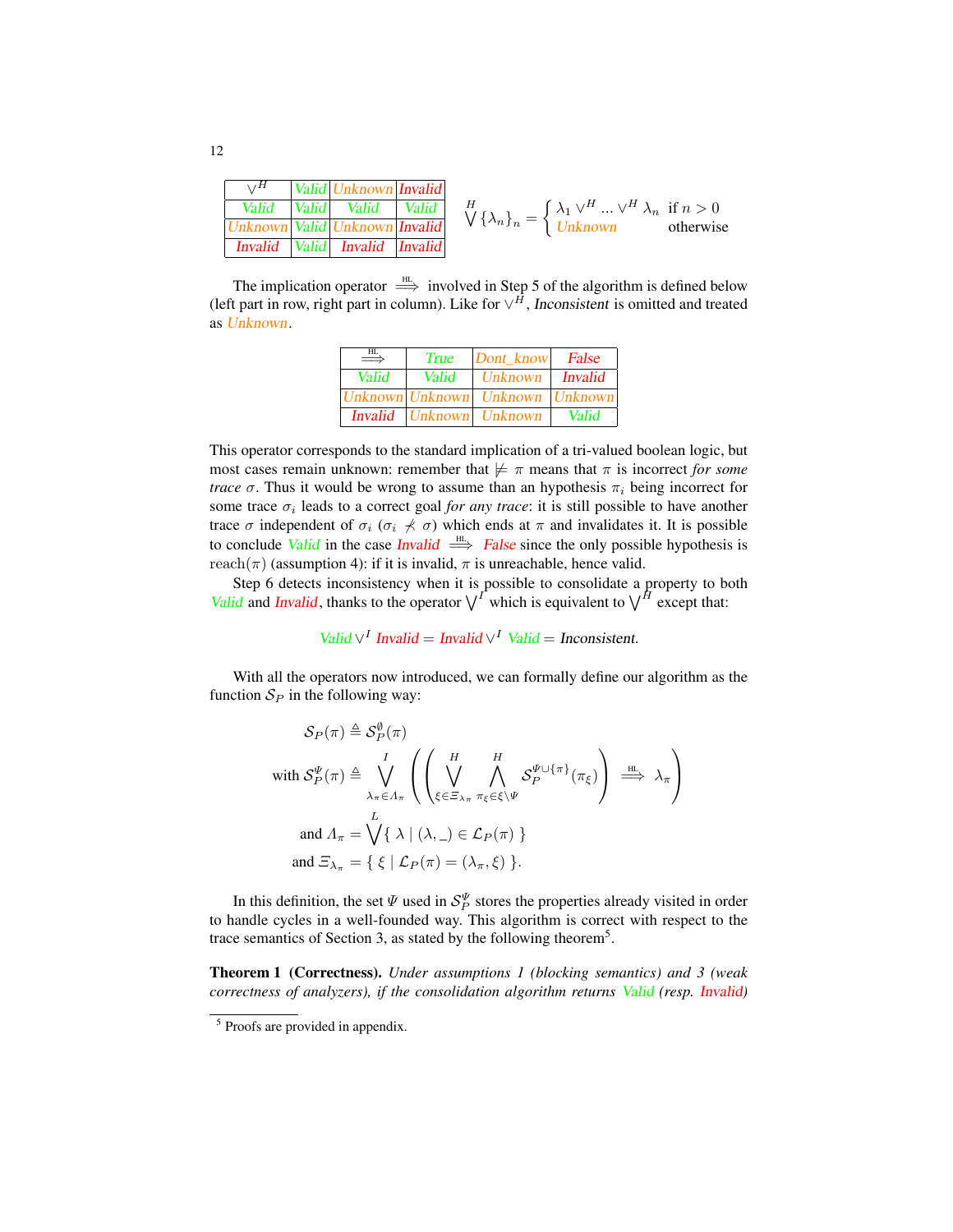*for a property*  $\pi$ *, then*  $\pi$  *is valid (resp. invalid). If it returns* Inconsistent, then both  $\models \pi$ *and*  $\not\models \pi$  *hold* (i.e. *logical inconsistency). More formally, for a given program* P:

$$
\forall \pi \in \Phi_P, \begin{cases} \text{if } S_P(\pi) = \text{Valid}, & \text{then } \models \pi; \\ \text{if } S_P(\pi) = \text{Invalid}, & \text{then } \not \models \pi; \\ \text{if } S_P(\pi) = \text{Inconsistent then } \models \pi \text{ and } \not \models \pi. \end{cases}
$$

The algorithm is also *complete* when the analyzers are strongly correct, in the following sense: if a property is assigned a local status of validity (resp. invalidity), and if recursively, all its dependencies are *globally valid*, then our algorithm computes a valid (resp. invalid) consolidated status. The notion of recursively valid hypotheses for property  $\pi$  is captured the following definition:

 $\mathcal{D}(\pi) \triangleq \exists \lambda \neq \text{Dont\_know}, (\lambda, \xi) \in \mathcal{L}_P(\pi) \text{ and } \forall \pi_i, \mathcal{D}(\pi_i) \text{ and } \models \pi_i;$ 

Theorem 2 (Completeness). *Under assumptions 1 (blocking semantics) and 2 (strong correctness of analyzers), if a property is valid (resp. invalid) and an emitter emits a local status different from* Dont\_know *under recursively valid hypotheses, then the consolidation algorithm returns* Valid *(resp.* Invalid*). More formally, for a given program* P*:*

$$
\forall \pi \in \Phi_P, \begin{cases} \text{if } \mathcal{D}(\pi) \text{ and } \models \pi, \text{ then } \mathcal{S}_P(\pi) = \text{Valid;} \\ \text{if } \mathcal{D}(\pi) \text{ and } \not\models \pi, \text{ then } \mathcal{S}_P(\pi) = \text{Invalid.} \end{cases}
$$

# 5 Consolidated Partial Statuses

The previous formalization provides correctness and completeness results when every property is consolidated to valid or invalid. While this is perfect for the success of a verification campaign under strong qualification requirements, there is no way to know the origin of partial results, in particular in case of Unknown statuses.

In Frama-C, there is actually a variety of 11 consolidated statuses that can be synthesized for a property. These statuses provide feedback to the engineer from three complementary points of view: validity of the property, completeness with respect to its recursively valid hypotheses, and reachablity. A color is assigned to each point of view, and each of the 11 statuses of Frama-C has one or two colors for a fully detailed feedback on any property status. This variety of statuses can be simply understood as *refinements* for the four basic consolidated statuses presented in Section 4.

*Refinements of Valid.* As illustrated in the running example with external functions, it is sometimes impossible to complete a verification process inside the verification tool. It is then useful to consolidate admitted results like valid ones, while tagging those admitted results for manual reviews outside the tool. As seen in the previous section, another important case of validity is a locally invalid but unreachable property. To avoid confusing the user by presenting a *Valid* status on a locally invalid status *False*, we use a special "Invalid but dead" consolidated status in this situation. There is no interesting refinement for Inconsistent and Invalid statuses.

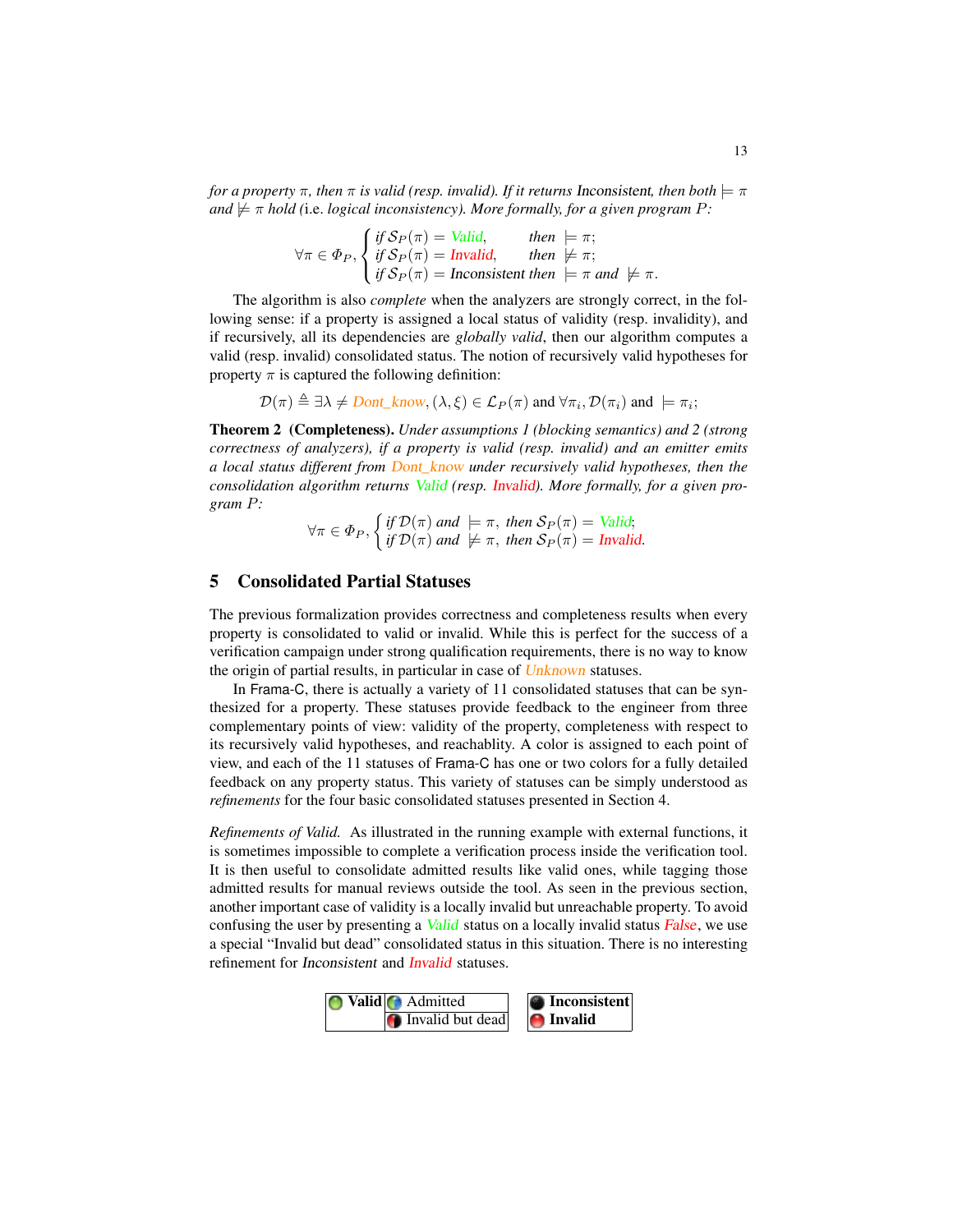*Refinements of Unknown.* The most versatile situations are related to the status Unknown. We distinguish several cases by taking into account whether the local status is True or False, or whether some hypothesis is surely Invalid. In the first category of cases, we want to retain the local status feedback although nothing can be claimed since assumptions are missing. In the second category of cases, we want to mark the property as irrelevant since there is an *Invalid* property previously in the control flow graph which may impact the status of this property.

| $\bigcirc$ No local status    | No analyzer tried.                                      |
|-------------------------------|---------------------------------------------------------|
| $\bigcirc$ Unknown            | No analyzer succeeded.                                  |
| <b>C</b> Locally Valid        | Hypotheses are not yet consolidated ( <i>Unknown</i> ). |
| <b>C</b> Locally Invalid      |                                                         |
| <b>O</b> Valid but irrelevant | One hypothesis is surely <i>Invalid</i> .               |
| $\Box$ Unknown but irrelevant |                                                         |

*Extension of the Algorithm.* Extending the consolidation algorithm of Section 4 with this full variety of statuses is quite straightforward. Roughly, an extended status is treated like the status it refines. For instance, *Locally Valid* is treated as *Unknown*. This extension may be synthetized in the modified table of the  $\Rightarrow$  operator below, which is responsible for consolidating the best local status with respect to the consolidated statuses of its hypotheses. The refined statuses are marked with a star  $(*)$ .

| $\stackrel{\text{HL}}{\Longrightarrow}$ | True            | Dont know                                                                                             | False               |
|-----------------------------------------|-----------------|-------------------------------------------------------------------------------------------------------|---------------------|
| Valid                                   | Valid           | <i>Unknown</i>                                                                                        | <i>Invalid</i>      |
| Unknown                                 | Locally Valid * | Unknown                                                                                               | Locally Invalid $*$ |
|                                         |                 | Invalid   Valid but irrelevant $\star$ Unknown but irrelevant $\star$ Invalid but unreachable $\star$ |                     |

The extended table for this operator is sound: a status λ is only replaced by a *refinement* of λ. Hence, we still benefit from correctness and completeness theorems.

# 6 Conclusion

We have presented a consolidation algorithm for verifying program properties by combining results from several program analyzers. This algorithm is proved to be correct and complete with respect to a generic blocking semantics of annotated programs, as long as analyzers are correct. Its correctness does not rely on hypotheses emitted by the analyzers: these hypotheses are only required for completness. We have also presented how to refine results to provide more informative feedback to the end-user.

This algorithm is fully implemented in Frama-C, a platform gathering several static analysis techniques in a single collaborative framework. It has successfully been used on a confidential 50-kloc case study which is representative of real-life software of systems important to safety in nuclear power plants. Here Value is primarily used, while Wp helps it to prove assertions on which Value is unconclusive. Other collaborations between different set of analyses are currently under way, in particular between test generation tools and static verifiers [18].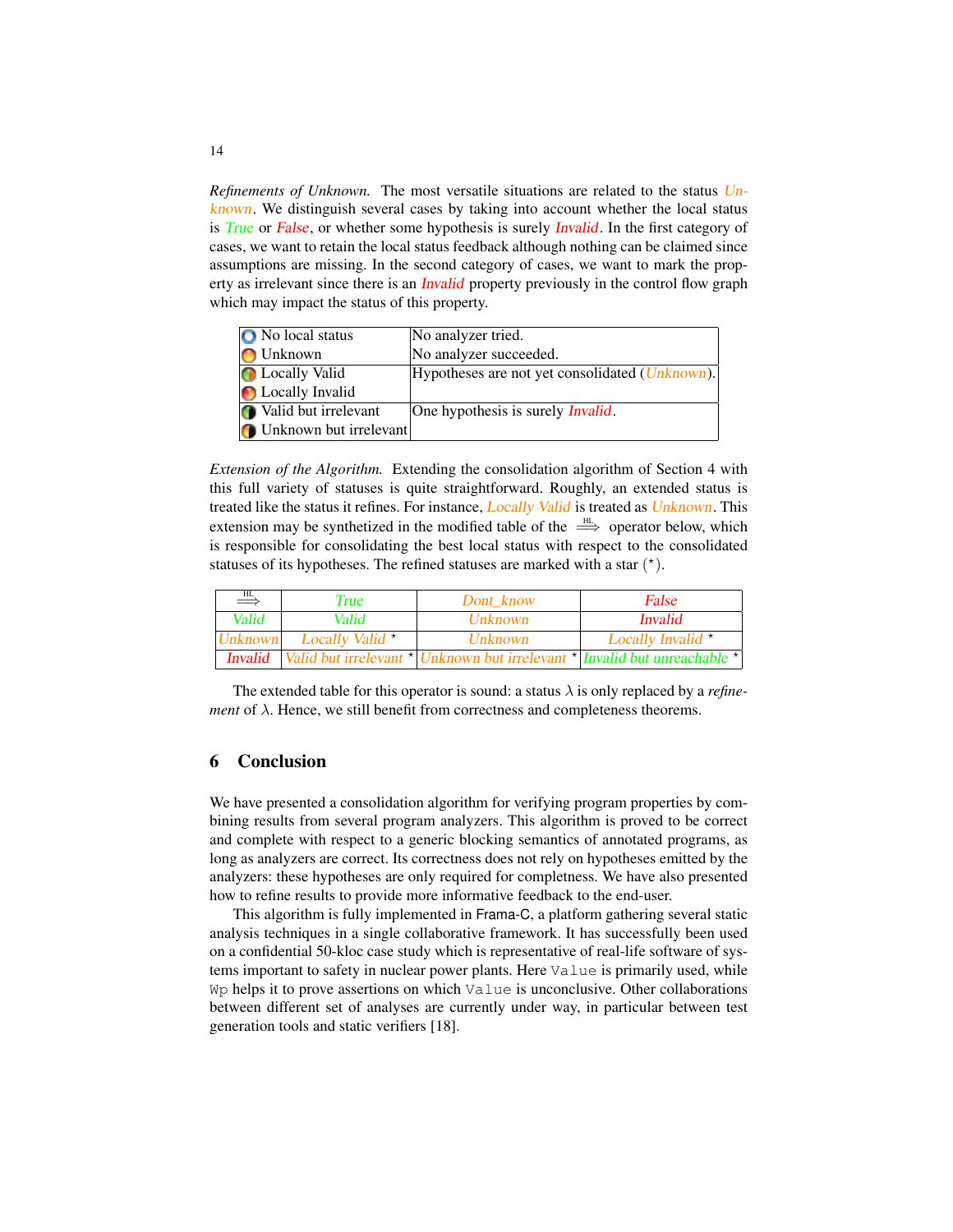*Acknowledgement* We would like to thank the anonymous referees for their meaningful comments. We also thank Patrick Baudin, Pascal Cuoq, Florent Kirchner, Benjamin Monate, Dillon Pariente, Virgile Prevosto and Boris Yakobowski for the intensive discussions about property statuses, their semantics and their implementation in Frama-C.

#### References

- 1. Cousot, P., Cousot, R.: Abstract interpretation: a unified lattice model for static analysis of programs by construction or approximation of fixpoints. In: POPL 1977
- 2. Dijkstra, E.W.: Guarded commands, nondeterminacy and formal derivation of programs. Communications of the ACM 18(8) (1975)
- 3. Correnson, L., Cuoq, P., Kirchner, F., Prevosto, V., Puccetti, A., Signoles, J., Yakobowski, B.: Frama-C User Manual. (October 2011) http://frama-c.com.
- 4. Elberzhager, F., Münch, J., Nha, V.T.N.: A systematic mapping study on the combination of static and dynamic quality assurance techniques. Information & Software Technology 54(1) (2012) 1–15
- 5. Heintze, N., Jaffar, J., Voicu, R.: A framework for combining analysis and verification. In: POPL 2000
- 6. Tschannen, J., Furia, C.A., Nordio, M., Meyer, B.: Usable verification of object-oriented programs by combining static and dynamic techniques. In: SEFM 2011
- 7. Comar, C., Kanig, J., Moy, Y.: Integrating formal program verification with testing. In: ERTSS 2012
- 8. Baudin, P., Filliâtre, J.C., Hubert, T., Marché, C., Monate, B., Moy, Y., Prevosto, V.: ACSL: ANSI/ISO C Specification Language. (February 2011) http://frama-c.cea.fr/ acsl.html.
- 9. Canet, G., Cuoq, P., Monate, B.: A Value Analysis for C Programs. In: SCAM 2009
- 10. Correnson, L., Dargaye, Z.: WP Plug-in Manual, version 0.5. (January 2012)
- 11. Baudin, P., Correnson, L., Hermann, P.: WP Tutorial, version 0.5. (January 2012)
- 12. Bobot, F., Conchon, S., Contejean, E., Iguernelala, M., Lescuyer, S., Mebsout, A.: The Alt-Ergo Automated Theorem Prover http://alt-ergo.lri.fr.
- 13. Herms, P., Marché, C., Monate, B.: A certified multi-prover verification condition generator. In: VSTTE 2012
- 14. Grall, H.: Deux critères de sécurité pour l'exécution de code mobile. PhD thesis, École Nationale des Ponts et Chaussées (December 2003) In French.
- 15. Leroy, X., Grall, H.: Coinductive big-step operational semantics. Information and Computation 207(2) (2009)
- 16. Giorgetti, A., Groslambert, J., Julliand, J., Kouchnarenko, O.: Verification of class liveness properties with Java Modeling Language. IET Software 2(6) (2008)
- 17. Cuoq, P., Monate, B., Pacalet, A., Prevosto, V., Regehr, J., Yakobowski, B., Yang, X.: Testing static analyzers with randomly generated programs. In: NFM 2012
- 18. Delahaye, M., Kosmatov, N., Signoles, J.: Towards a common specification language for static and dynamic analyses of C programs. Submitted.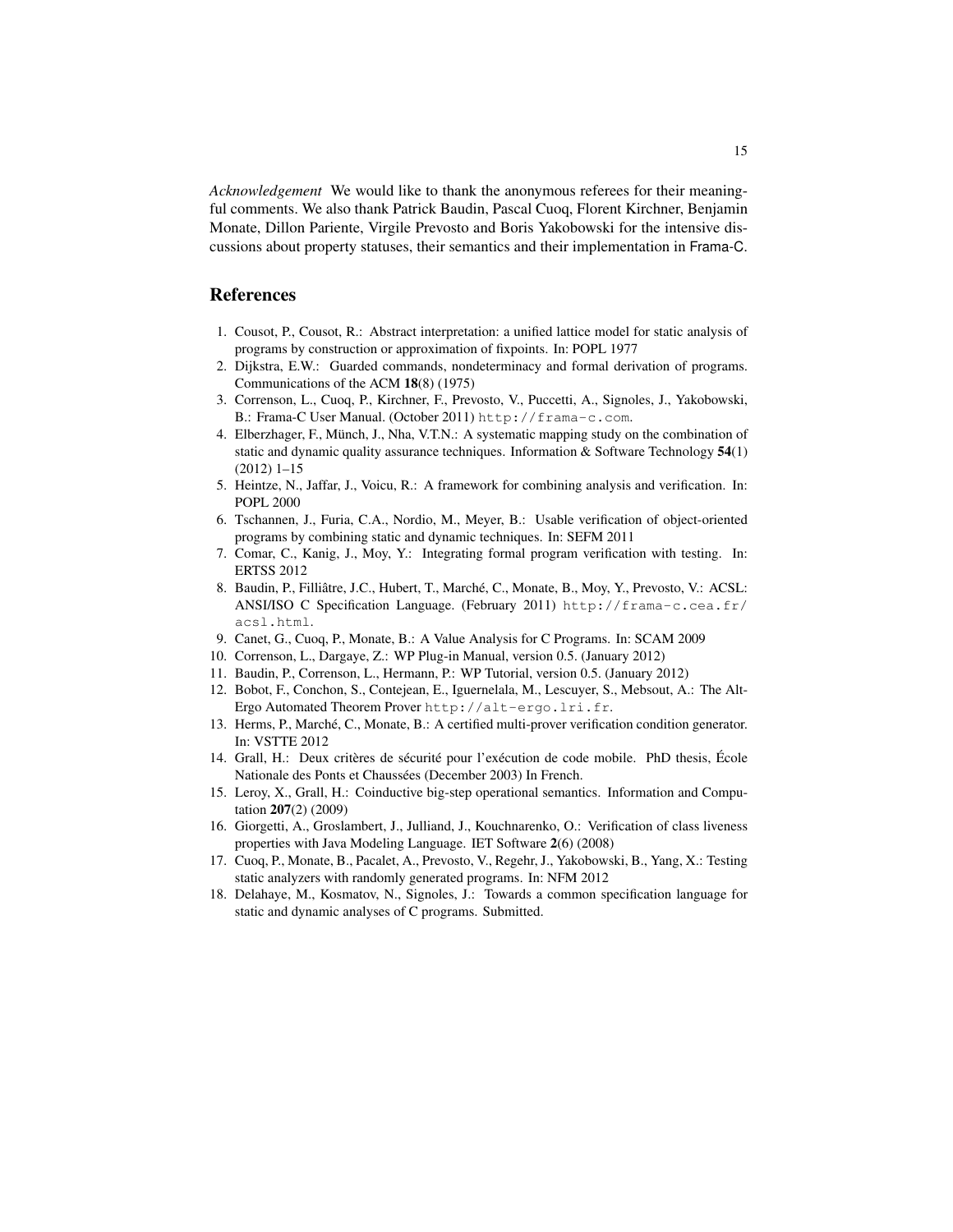# A Proofs of Theorems

This appendix contains the proofs of the correctness and the completeness theorems of the paper. First we introduce a lemma which links local validity to validity.

Lemma 1 (Local validity implies validity). *Under assumption 1 (blocking semantics), if a property is locally valid (resp. invalid), then it is valid (resp. invalid). More formally, for a given program* P*:*

$$
\forall \pi \in \Phi_P, \forall \Pi \subseteq \Phi_P, \text{ if } \Pi \models \pi, \text{ then } \models \pi.
$$

*Proof.* Let  $\pi$  be a property,  $\Pi$  be a finite set of properties such that  $\Pi \models \pi$  and  $\sigma$  be a trace. We have to show that  $\sigma = \pi$ .

**Case**  $\forall \pi_i \in \Pi$ ,  $\forall$  **trace**  $\sigma_i$ , **if**  $\sigma_i \prec \sigma$ , **then**  $\sigma_i \models \pi_i$ . By definition of local validity,  $\sigma \models$ π.

**Case**  $\exists \pi_i \in \Pi, \exists \sigma_i, \sigma_i \prec \sigma$  and  $\sigma_i \not\models \pi_i$ . By assumption 1 (blocking semantics), as  $\sigma_i \prec \sigma$  and  $\sigma_i \not\models \pi_i$ ,  $\sigma \not\leftrightarrow \pi$ . Thus, by definition of  $\models$  (for trace),  $\sigma \models \pi$ .

Now, we introduce a well-founded relation which explains why the consolidation algorithm terminates. It is actually not so trivial: informally, our algorithm performs a topological iteration over a graph where vertices are properties and each edge indicates that a property is used as hypothesis of another one. But, this graph may contain cycles, while topological iteration is not well defined for such graphs. That is the *raison d'être* of the set of already visited properties in the algorithm. Thus this set must be taken into account in our proof. So, for any program P, let us introduce the following relation  $\ll_P$ over  $\Phi_P \times \mathscr{P}(\Phi_P)$  as the transitive closure of  $\ll_P^1$  defined as follows:

$$
(\pi_1, \Psi_1) \ll_P^1 (\pi_2, \Psi_2) \iff \pi_1 \ll_P^1 \pi_2 \text{ and } \pi_1 \notin \Psi_1 = \Psi_2 \cup \{\pi_2\}
$$
  
with  $\pi_1 \ll_P^1 \pi_2 \iff \exists (\lambda, \xi_2) \in \mathcal{L}_P(\pi_2), \pi_1 \in \xi_2$ 

Informally,  $\pi_1 \leq \frac{1}{p} \pi_2$  says that  $\pi_1$  is used as hypothesis of  $\pi_2$  (or there is an edge from  $\pi_2$  to  $\pi_1$  in the graph), while  $(\pi_1, \Psi_1) \ll_P (\pi_2, \Psi_2)$  indicates that there is a path from  $\pi_2$  to  $\pi_1$  in the graph. It also requires that  $\pi_2$  is the property currently visited (thus being included in the set of already visited properties) and  $\pi_1$  is not already visited (in order to break cycles).

**Lemma 2** ( $\ll_P$  **is a well-founded relation).** *For any program*  $P$ ,  $\ll_p$  *is a well founded relation. More precisely:*  $\ll_P$  *is a strict partial order (i.e. an anti-reflexive, antisymmetric and transitive relation) and every non-empty subset of*  $\Phi_P \times \mathscr{P}(\Phi_P)$  *has a*  $\ll_P$ *minimal element. Furthermore, the set of all these*  $\ll$   $\geq$  *-minimals is:* 

$$
\aleph_P \triangleq \{(\pi, \Psi) \, | \, \forall (\lambda, \xi) \in \mathcal{L}_P(\pi), \xi \setminus \Psi = \emptyset \}.
$$

*Proof.* Consider a program P.

**Anti-reflexivity.** Since, for any  $\pi \in \Phi_P$  and  $\Psi \in \mathcal{P}(\Phi_P)$ ,  $\pi \in \Psi \cup \{\pi\}$ ,  $(\pi, \Psi) \ll_P$  $(\pi, \Psi)$  by definition of  $\ll_P$ . Hence  $\ll_P$  is anti-reflexive.

16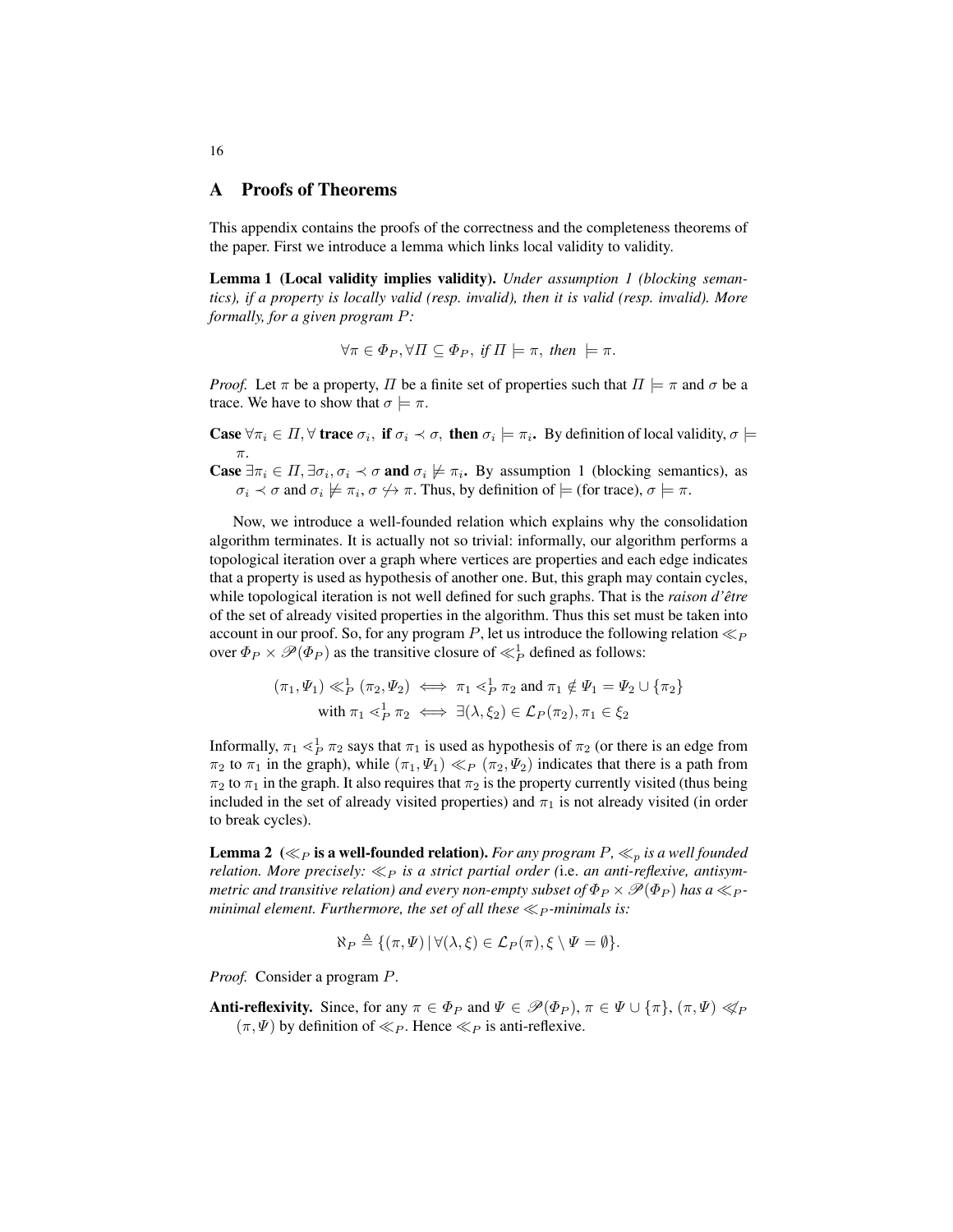- **Antisymmetry.** Let  $\pi_1$  and  $\pi_2$  being in  $\Phi_P$  and  $\Psi_1$  and  $\Psi_2$  being in  $\mathcal{P}(\Phi_P)$  such that  $(\pi_1, \Psi_1) \ll_P (\pi_2, \Psi_2)$  and  $(\pi_2, \Psi_2) \ll_P (\pi_1, \Psi_1)$ . By definition of  $\ll_P$ :
	- $\pi_1 \notin \Psi_1$  since  $(\pi_1, \Psi_1) \ll_P (\pi_2, \Psi_2)$  $\notin \Psi_2 \cup {\pi_2}$  since  $\Psi_1 = \Psi_2 \cup {\pi_2}$  because of  $(\pi_1, \Psi_1) \ll_P (\pi_2, \Psi_2)$  $\notin \Psi_1 \cup {\pi_1} \cup {\pi_2}$  since  $\Psi_2 = \Psi_1 \cup {\pi_1}$  because of  $(\pi_2, \Psi_2) \ll_P (\pi_1, \Psi_1)$ .

The last line is a contradiction since  $\pi_1 \in {\pi_1}$ . Hence  $\ll_P$  is antisymmetric. Transitivity. Trivial by definition of transitive closure.

Elements of  $\aleph_P$  are minimal. Let  $(\pi, \Psi) \in \aleph_P$  and  $(\pi', \Psi') \in \Phi_P \times \mathscr{P}(\Phi_P)$ . Let us prove by contradiction that  $(\pi',\Psi')\ll_{P} (\pi,\Psi)$ . So let us suppose that  $(\pi',\Psi')\ll_{P}$  $(\pi, \Psi).$ 

By definition of  $\ll_P$ , since  $(\pi', \Psi') \ll_P (\pi, \Psi)$ ,  $\pi' \ll_P \pi$ , it exists  $\pi''$  such that  $\pi' \ll_P \pi''$  and  $\pi'' \ll_P^1 \pi$ . Thus,  $\pi'' \ll_P^1 \pi$  and, by definition of  $\ll_P^1$ , it exists  $(\lambda, \xi) \in \mathcal{L}_P(\pi)$  such that  $\pi'' \in \xi$ . By definition of  $\aleph_P$ , since  $\pi \in \aleph_P$ ,  $\pi'' \in \Psi$ . However, by definition of  $\ll_P^1$ ,  $\pi'' \notin \Psi$ , leading to a contradiction.

Only elements of  $\aleph_P$  are minimal. Let  $(\pi, \Psi) \notin \aleph_P$ . Let us prove that it exists a couple  $(\pi', \Psi') \in \aleph_P$  such that  $(\pi', \Psi') \ll_P (\pi, \Psi)$ . Consider the set  $\Sigma$  of sequences  $(\pi_n, \Psi_n)_n$  such than  $\pi_0 = (\pi, \Psi)$  and  $(\pi_i, \Psi_i) \gg_P (\pi_{i+1}, \Psi_{i+1})$ . Since,  $\Phi_P$  is a finite set and, forall  $i \geq 0$ ,  $\Psi_i \subset \Psi_{i+1}$  by definition of  $\gg_P$ , any  $(\pi_n, \Psi_n)_n$  is a finite sequence. If  $\sigma$  is a trace of  $\Sigma$ ,  $\pi$  is a property and  $\Psi$  is a set of properties, we note  $\sigma \gg_P (\pi, \Psi)$  the extension of  $\sigma$  with  $(\pi, \Psi)$  such that the resulting trace belongs to Σ. Thanks to this notation, we define a distance  $\delta$  over traces of Σ as follows:

$$
\delta((\pi_n, \Psi_n)_n) = 0 \quad \text{if } \forall (\pi, \Psi) \in \Phi_P \times \mathscr{P}(\Phi_P), (\pi_n, \Psi_n) \not\gg_P (\pi, \Psi)
$$

$$
\delta((\pi_n, \Psi_n)_n) = \min \left\{ k \in \mathbb{N} \middle| \begin{array}{l} \exists (\pi, \Psi) \in \Phi_P \times \mathscr{P}(\Phi_P), \\ \delta((\pi_n, \Psi_n)_n \gg_P (\pi, \Psi)) = k - 1 \end{array} \right\} \text{ otherwise.}
$$

Informally,  $\delta$  measures the minimal distance of a trace to a  $\Sigma$ -sequence of maximal length. Now let us show by induction over  $\delta$  that any element of any sequence of  $\Sigma$ is  $\gg_P$ -smaller than, or equal to, some  $(\pi', \Psi') \in \aleph_P$ : that will prove our goal. Let  $\sigma = (\pi_0, \Psi_0) \gg_P \cdots \gg_p (\pi_{n-1}, \Psi_{n-1})$  be a sequence of  $\Sigma$ .

- **Case**  $\delta(\sigma) = 0$ . By definition of  $\delta$ , there is no  $(\pi_n, \Psi_n)$  such that  $(\pi_{n-1}, \Psi_{n-1}) \gg_P$  $(\pi_n, \Psi_n)$ . Hence, by definition of  $\ll_P$ , either forall  $(\lambda, \xi_{n-1}) \in \mathcal{L}_P(\pi_{n-1}),$  $\xi_{n-1}$  is the empty set or  $\psi_{n-1} = \Phi_P$ . In both cases, we can trivially conclude than  $(\pi_{n-1}, \Psi_{n-1}) \in \aleph_P$ . So the  $\ll_P$ -smallest element of  $\sigma$  belongs to  $\aleph_P$ : by transitivity and antisymmetry of  $\gg_P$  any other element of  $\sigma$  is  $\aleph_P \gg_P$ -bigger than  $(\pi, \Psi)$ .
- **Case**  $\delta(\sigma) > 0$ . By definition of  $\delta$ , there exists  $(\pi_n, \Psi_n)$  such that  $\sigma$  is a prefix of the sequence  $\sigma' = (\pi_0, \Psi_0) \gg_P \cdots \gg_P (\pi_n, \Psi_n)$  of length  $n + 1$ . Since  $N - (n + 1) < N - n$ , we can apply the induction hypothesis on  $\sigma'$ : any element of  $\sigma'$  is  $\ll_P$ -bigger or equal to some couple  $(\pi', \Psi') \in \aleph_P$ . Hence,  $\sigma$ too by transitivity of  $\gg_P$ .

We now introduce the last definition before proving both theorems of the paper. Informally, it restricts the sets of already visited properties to those verifying the implicit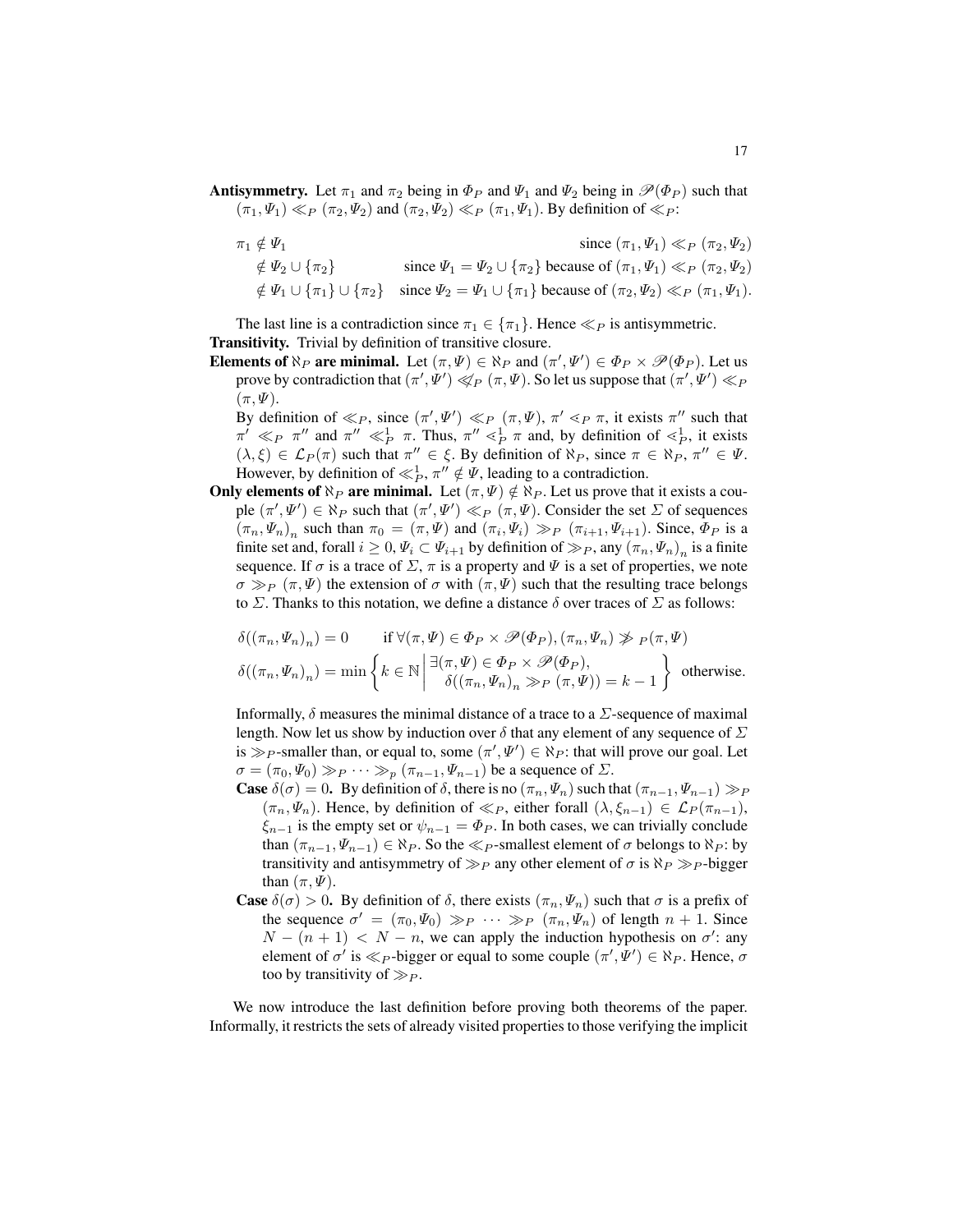invariants of our algorithm. Let P be a program and  $\pi$  be a property of P. We note  $\Upsilon_{\pi}^n$ the set of finite sequences  $\Psi_n = (\pi_n)_n$  of length n inductively defined by (consider that  $\pi = \pi_{n+1}$ :

$$
\begin{aligned} \Psi_0 &= \emptyset \\ \Psi_{i+1} &= \Psi_i \cup \{\pi_{i+1}\} \\ \text{with } (\pi_{i+1},\Psi_i) \ll_P (\pi_i,\Psi_{i-1}) \\ \text{and } \exists (\lambda_i,\xi_i) \in \mathcal{L}_P(\pi_i), \lambda_i \neq \text{Dont\_know} \text{ and } \pi_{i+1} \in \xi_i \qquad 1 \leq i \leq n. \end{aligned}
$$

With these preliminary definitions and properties, we are now able to prove both theorems of the paper.

Theorem 1 (Correctness of the Consolidation Algorithm). *Under assumptions 1 (blocking semantics) and 3 (weak correctness of analyzers), if the consolidation algorithm returns* Valid *(resp.* Invalid*) for a given property* π*, then* π *is valid (resp. invalid). In case of inconsistency, we can deduce both*  $\models \pi$  *and*  $\not\models \pi$ , i.e. *an inconsistency. More formally, for a given program* P*:*

$$
\forall \pi \in \Phi_P, \begin{cases} \text{if } S_P(\pi) = \text{Valid}, & \text{then } \models \pi; \\ \text{if } S_P(\pi) = \text{Invalid}, & \text{then } \not \models \pi; \\ \text{if } S_P(\pi) = \text{Inconsistent then } \models \pi \text{ and } \not \models \pi. \end{cases}
$$

*Proof.* We actually prove the following more general result:

$$
\forall n \in \mathbb{N}, \forall \pi \in \Phi_P, \forall \Psi_n \in \Upsilon_\pi^n, \begin{cases} \text{if } \mathcal{S}_P^{\Psi_n}(\pi) = \text{Valid}, & \text{then } \models \pi; \\ \text{if } \mathcal{S}_P^{\Psi_n}(\pi) = \text{Invalid}, & \text{then } \not\models \pi; \\ \text{if } \mathcal{S}_P(\pi) = \text{Inconsistent then } \models \pi \text{ and } \not\models \pi. \end{cases}
$$

Let  $n \in \mathbb{N}$ . We prove the expected property by  $\ll_P$ -induction over  $(\pi, \Psi_n)$  (possible by lemma 2, well-foundedness of  $\ll_P$ ):

**Case**  $(\pi, \Psi_n) \in \aleph_P$ . Let us prove separately the three expected properties.

**Case**  $S_P^{\Psi_n}(\pi) =$  **Valid.** We have to prove  $\models \pi$ . According to the definitions of  $\bigvee^1$ and  $\stackrel{\text{HL}}{\Longrightarrow}$ , there are two cases.

**Case True**  $\in \Lambda_{\pi}$ . By definition of  $\bigvee^{L}$  and  $\vee^{L}$ ,  $(True, ) \in \mathcal{L}_{P}(\pi)$ . Then by assumption 3 (weak correctness of analyzers), it exists  $\Pi \subseteq \Phi_P$  such that  $\Pi$  =  $\pi$ . Hence the expected result by lemma 1 (local validity implies validity).

**Case False**  $\in \Lambda_{\pi}$ . By definition of  $\bigvee^{L}$ , (False,  $\Box$ )  $\in \mathcal{L}_P(\pi)$ . Then:

$$
\bigvee_{\xi \in \Xi_{\lambda_{\pi}}}^{H} \bigwedge_{\pi_{\xi} \in \xi \setminus \Psi_n}^{H} \mathcal{S}_{P}^{\Psi_n \cup \{\pi\}}(\pi_{\xi}) = \text{Invalid} \qquad \text{definition of } \overset{\text{HL}}{\implies}
$$

$$
\exists \xi \in \Xi_{\lambda_{\pi}}, \bigwedge_{\pi_{\xi} \in \xi \setminus \Psi_n}^H \mathcal{S}_P^{\Psi_n \cup \{\pi\}}(\pi_{\xi}) = \text{Invalid definition of } \forall^H \text{ and } \bigforall^H.
$$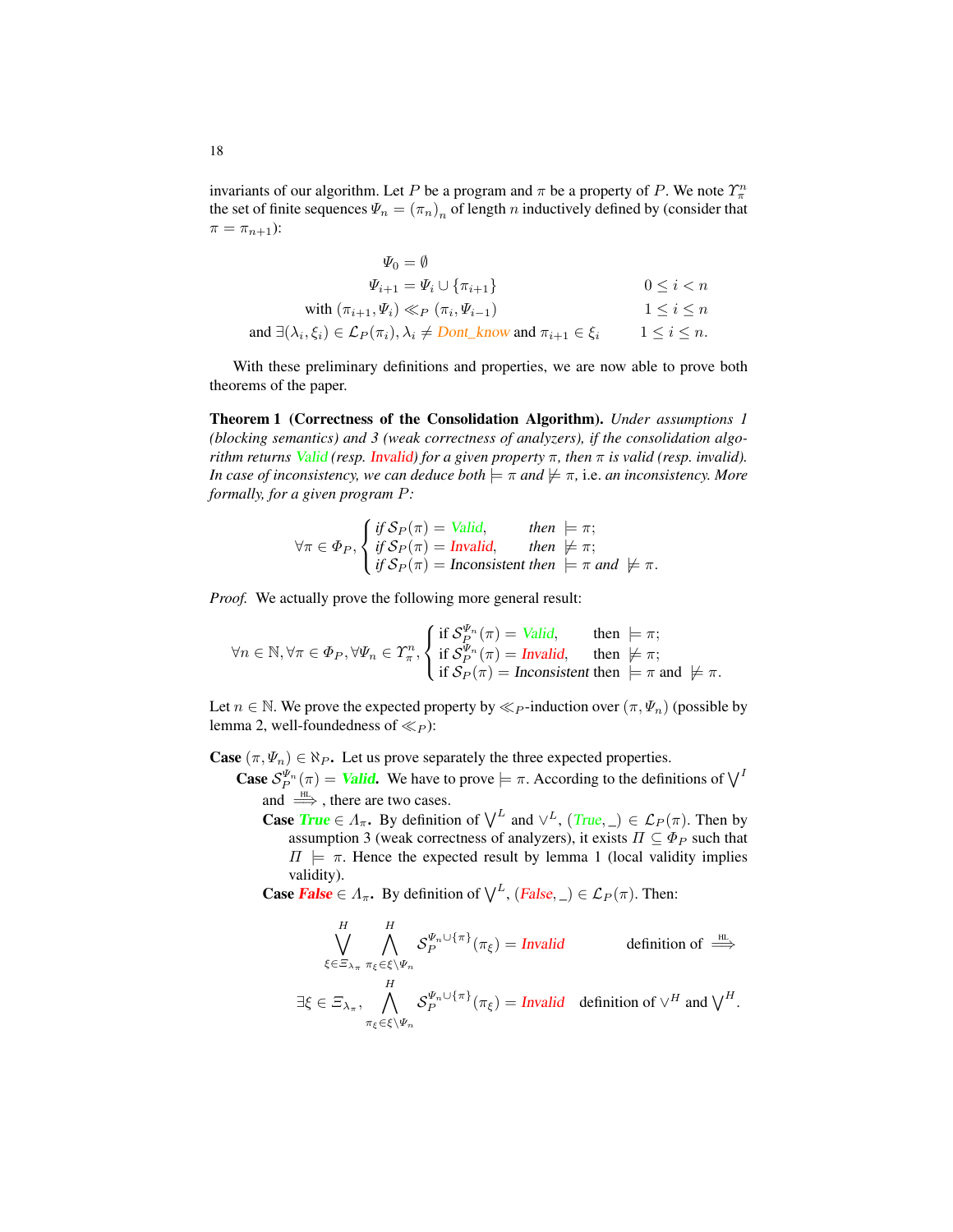However, since  $(\pi, \Psi_n) \in \aleph_P, \xi \setminus \Psi_n$  is empty. Hence, by definition of  $\bigwedge^H$ :

$$
\bigwedge_{\pi_{\xi}\in \xi\backslash \Psi_n}^H \mathcal{S}_P^{\Psi_n\cup\{\pi\}}(\pi_{\xi}) = \text{Valid}.
$$

Absurd since we previously demonstrated that this conjunction is invalid. **Case**  $S_P^{\Psi_n}(\pi) =$  **Invalid.** We have to prove  $\not\models \pi$ . According to the definitions of  $\bigvee^I$  and  $\stackrel{\text{HL}}{\Longrightarrow}$  , False  $\in \Lambda_{\pi}$ . Then:

$$
\bigvee_{\xi \in \Xi_{\lambda_{\pi}}}^H \bigwedge_{\pi_{\xi} \in \xi \backslash \Psi_n}^H \mathcal{S}_P^{\Psi_n \cup \{\pi\}}(\pi_{\xi}) = \text{Valid} \qquad \text{definition of } \Longrightarrow^{\text{HL}} \\ \exists \xi \in \Xi_{\lambda_{\pi}}, \bigwedge_{\pi_{\xi} \in \xi \backslash \Psi_n}^H \mathcal{S}_P^{\Psi_n \cup \{\pi\}}(\pi_{\xi}) = \text{Valid} \qquad \text{definition of } \vee^H \text{ and } \bigvee^H.
$$

By assumption 3 (weak correctness of analyzers) which restricts the hypotheses of  $\pi$  when emitting False to at best  $\{\text{reach}(\pi)\}\$ ,  $\xi$  is either empty or  $\{\text{reach}(\pi)\}\$ . Furthermore, since  $(\pi, \Psi_n) \in \aleph_P, \xi \setminus \Psi_n$  is empty. So there only remains two cases.

**Case**  $\xi = \emptyset$ . Trivial by assumption 3 (weak correctness of analyzers).

- **Case** reach $(\pi) \in \Psi_n$ . Let us first prove that it exists  $(\lambda, \xi) \in \mathcal{L}_P(\text{reach}(\pi))$ such that  $\lambda = True$ . Since reach $(\pi) \in \Psi_n$ , and by definition of  $\Psi_n$ , there exists  $(\lambda, \xi) \in \mathcal{L}_P(\text{reach}(\pi))$  and  $\pi'$  such that  $\lambda \neq \text{Dont\_know}$ and  $\pi' \in \xi$ . Following assumption 3 (weak correctness of analyzers),  $\pi'$ must be reach(reach( $\pi$ )). But, if  $\lambda =$  False, that contradicts assumption 4 (do not prove unreachability with reachability). Hence  $\lambda = True$ . So, by assumption 3 (weak correctness of analyzers) followed by lemma 1 (local validity implies validity),  $\models$  reach( $\pi$ ). Furthermore, by assumption 3 (weak correctness of analyzers) again, since  $(False, \{reach(\pi)\}) \in$  $\mathcal{L}_P(\pi)$ , {reach( $\pi$ )}  $\not\models \pi$ . Hence  $\not\models \pi$  by definition of local invalidity.
- **Case**  $S_P^{\Psi_n}(\pi)$  = **Inconsistent.** Both *True* and *False* belong to  $\Lambda_{\pi}$ . So, following both cases which we just proved, we can trivially deduce  $\models \pi$  and  $\not\models \pi$  which is the expected result.
- **Case**  $(\pi, \Psi_n) \notin \aleph_P$ . Let us prove separately the three expected properties.

**Case**  $S_P^{\Psi_n}(\pi) =$  **Valid.** We have to prove  $\models \pi$ . According to the definitions of  $\bigvee^1$ and  $\stackrel{\text{HL}}{\Longrightarrow}$ , there are two cases.

**Case True**  $\in A_{\pi}$ . This case is exactly equivalent to the same subcase of the basic case of the induction.

**Case False**  $\in \Lambda_{\pi}$ . Similarly to the same subcase of the basic case of the induction, we get:

$$
\exists \xi \in \Xi_{\lambda_{\pi}}, \bigwedge_{\pi_{\xi} \in \xi \setminus \Psi_n}^{H} \mathcal{S}_{P}^{\Psi_n \cup \{\pi\}}(\pi_{\xi}) = \text{Invalid.}
$$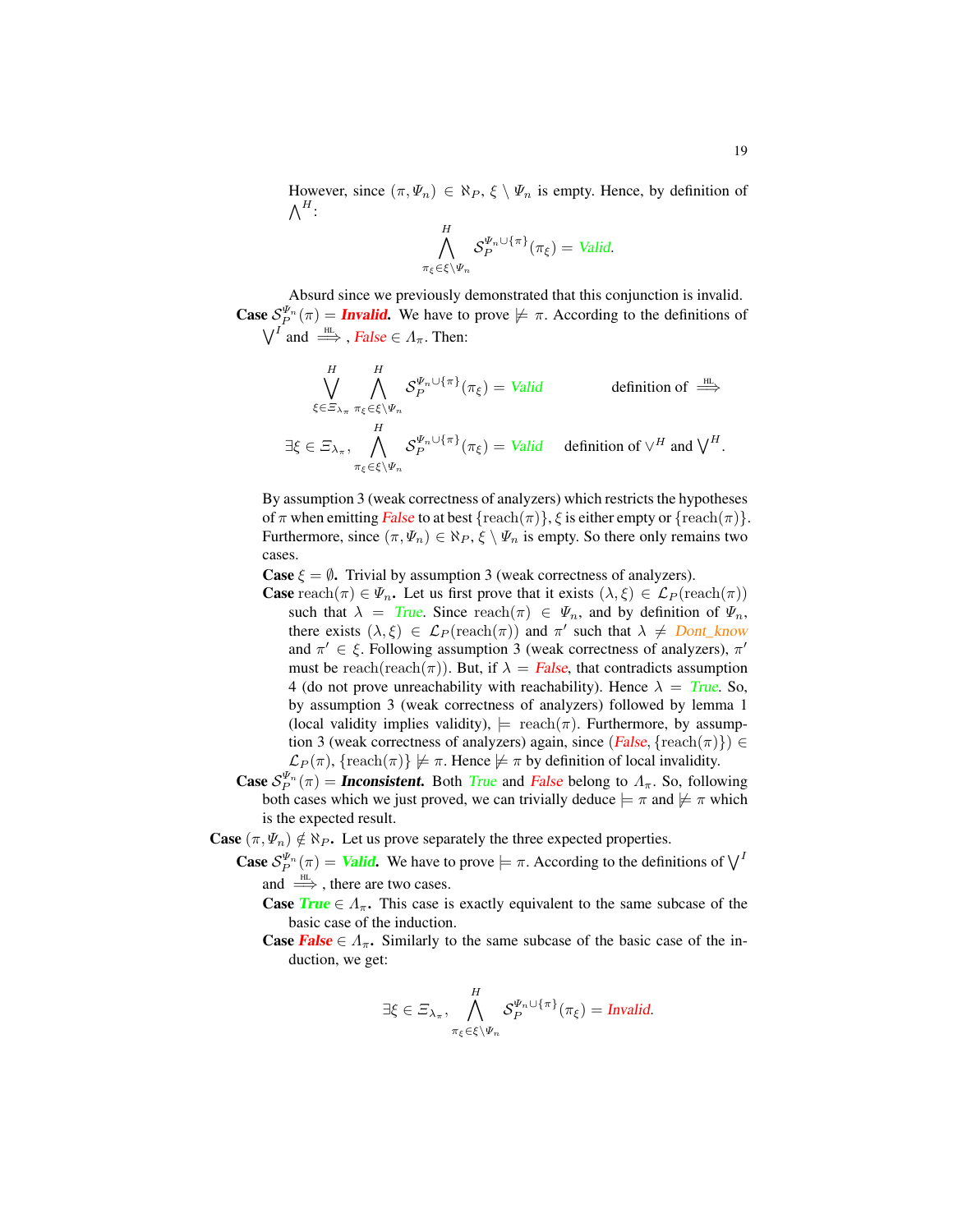By assumption 3 (weak correctness of analyzers) which restricts the hypotheses of  $\pi$  when emitting False to at best  $\{\text{reach}(\pi)\}\$ ,  $\xi$  is either empty or  $\{\text{reach}(\pi)\}\$ . If  $\xi \setminus \Psi_n$  is empty, then the case is absurd (see basic case of the induction). Otherwise, by definition of  $\bigwedge^H$ , we get

$$
\mathcal{S}_P^{\Psi_n \cup \{\pi\}}(\text{reach}(\pi)) = \text{Invalid.}
$$

As  $\text{reach}(\pi) \leq \frac{1}{p} \pi$  and  $\text{reach}(\pi) \notin \Psi_n \cup \{\pi\}$ ,  $(\text{reach}(\pi), \Psi_n \cup \{\pi\}) \ll_P$  $(\pi, \Psi_n)$ . Furthermore  $\Psi_n \cup {\pi} \in \Upsilon_{\text{reach}(\pi)}^n$ . So we can apply the induction hypothesis on  $(\text{reach}(\pi), \Psi_n)$  to deduce  $\models \text{reach}(\pi)$ . So, by definition of reach( $\pi$ ), no trace ends at  $\pi$ . Hence  $\models \pi$  by definition of  $\models$ .

**Case**  $S_P^{\Psi_n}(\pi) =$  **Invalid.** We have to prove  $\not\models \pi$ . According to the definitions of  $\bigvee^I$  and  $\stackrel{\text{HL}}{\Longrightarrow}$ , False  $\in \Lambda_{\pi}$ . Then:

$$
\bigvee_{\xi \in \Xi_{\lambda_{\pi}}}^H \bigwedge_{\pi_{\xi} \in \xi \backslash \Psi_n}^H \mathcal{S}_P^{\Psi_n \cup \{\pi\}}(\pi_{\xi}) = \text{Valid} \qquad \text{definition of } \Longrightarrow^{\text{HL}} \\ \exists \xi \in \Xi_{\lambda_{\pi}}, \bigwedge_{\pi_{\xi} \in \xi \backslash \Psi_n}^H \mathcal{S}_P^{\Psi_n \cup \{\pi\}}(\pi_{\xi}) = \text{Valid} \qquad \text{definition of } \vee^H \text{ and } \bigvee^H.
$$

By assumption 3 (weak correctness of analyzers) which restricts the hypotheses of  $\pi$  when emitting False to at best  $\{\text{reach}(\pi)\}\$ ,  $\xi$  is either empty or  $\{\text{reach}(\pi)\}\$ . If  $\xi$  is empty or  $\{\text{reach}(\pi)\}\in \Psi_n$ , then the proof is the same as the one of the basic case of the induction. Thus the remaining case is reach $(\pi) \in \xi \setminus \Psi_n$ . So  $(\text{reach}(\pi), \Psi_n \cup \{\pi\}) \ll_P (\pi, \Psi_n)$ . Furthermore  $\Psi_n \cup \{\pi\} \in \Upsilon^n_{\text{reach}(\pi)}$ : we can apply the induction hypothesis on  $(\text{reach}(\pi), \Psi_n \cup \{\pi\})$  to deduce  $\models$  reach(π). By definition of reach(π), there exists a trace  $\sigma$  which ends at  $\pi$ . Furthermore, by assumption 3 (weak correctness of analyzers), since  $(False, \{reach(\pi)\}) \in \mathcal{L}_P(\pi)$ , reach $(\pi) \not\models \pi$ . Hence  $\not\models \pi$  by definition of  $\not\models.$ 

**Case**  $S_P^{\Psi_n}(\pi)$  = **Inconsistent.** This case is similar to the same subcase of the basic case of the induction.

Theorem 2 (Completeness). *Under assumptions 1 and 2 (strong correctness of analyzers), if a property is valid (resp. invalid) and an emitter emits a local status different from* Dont\_know *under recursively valid hypotheses, then the consolidation algorithm returns* Valid *(resp.* Invalid*). More formally, for a given program* P*:*

$$
\mathcal{D}(\pi) \triangleq \exists \lambda \neq \underline{\text{Dont\_know}}, (\lambda, \Pi) \in \mathcal{L}_P(\pi) \text{ and } \forall \pi_i, \mathcal{D}(\pi_i) \text{ and } \models \pi_i.
$$

*then*

$$
\forall \pi \in \Phi_P, \begin{cases} \text{if } \mathcal{D}(\pi) \text{ and } \models \pi, \text{ then } \mathcal{S}_P(\pi) = \text{Valid;} \\ \text{if } \mathcal{D}(\pi) \text{ and } \not\models \pi, \text{ then } \mathcal{S}_P(\pi) = \text{Invalid.} \end{cases}
$$

*Proof.* Let P be a program. Let us note, for any property  $\pi$  and set of properties  $\Psi$ :

$$
\mathcal{D}^{\Psi}(\pi) \triangleq \exists \lambda \neq \underline{\text{Dont\_know}}, (\lambda, \Pi) \in \mathcal{L}_P(\pi) \text{ and } \forall \pi_i, \mathcal{D}^{\Psi \cup \{\pi\}}(\pi_i) \text{ and } \models \pi_i.
$$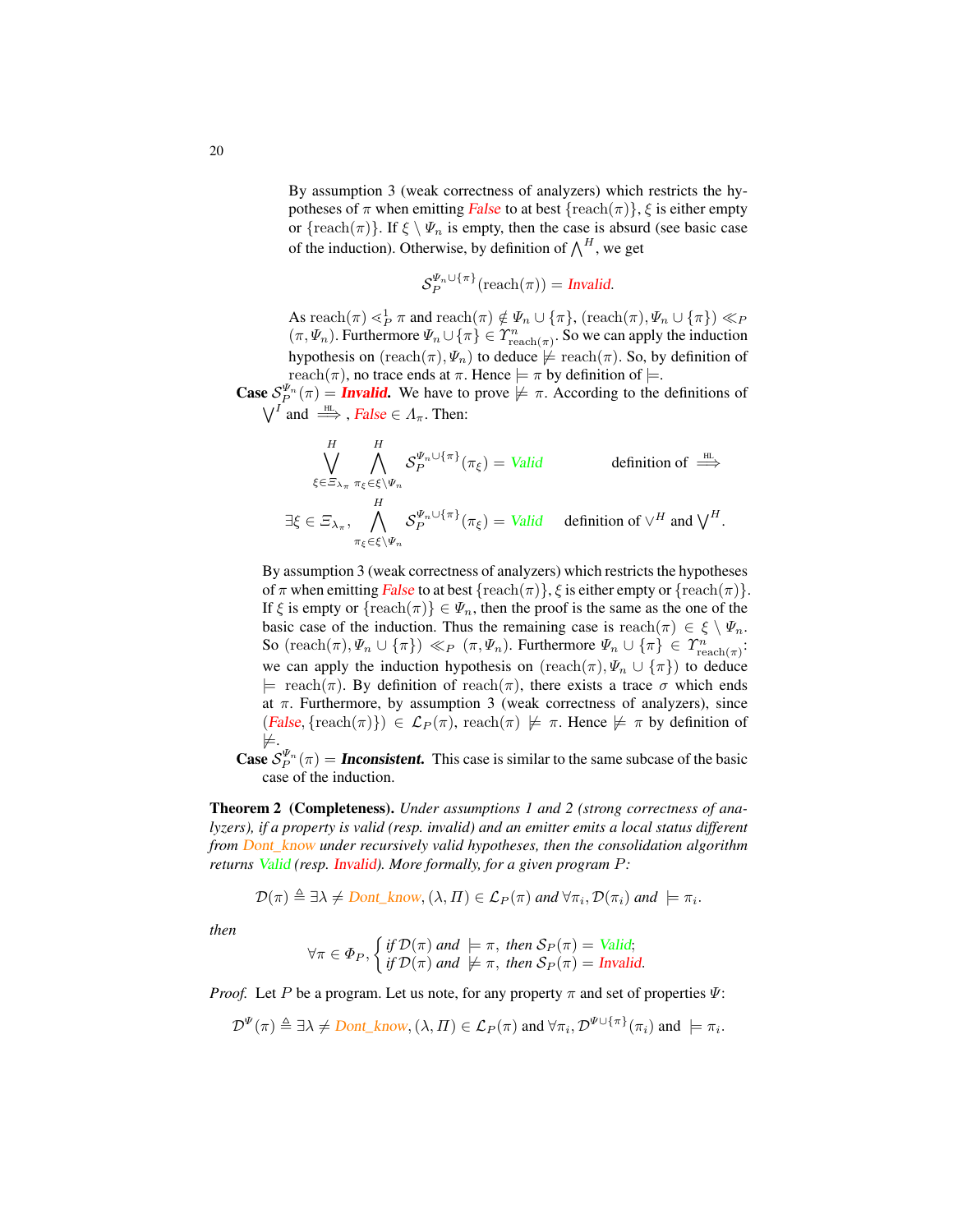We actually prove the following more general result:

$$
\forall n \in \mathbb{N}, \forall \pi \in \Phi_P, \forall \Psi_n \in \Upsilon_n^m, \forall \pi \in \Phi_P,
$$
  
\n
$$
\begin{cases}\n\text{if } \mathcal{D}^{\Psi_n}(\pi) \text{ and } \models \pi, \text{ then } \mathcal{S}_P^{\Psi_n}(\pi) = \text{Valid;} \\
\text{if } \mathcal{D}^{\Psi_n}(\pi) \text{ and } \not\models \pi, \text{ then } \mathcal{S}_P^{\Psi_n}(\pi) = \text{Invalid.}\n\end{cases}
$$

Let  $n \in \mathbb{N}$ . We prove the expected property by  $\ll_P$ -induction over  $(\pi, \Psi_n)$  (possible by lemma 2, well-foundness of  $\ll_P$ ).

- **Case**  $(\pi, \Psi_n) \in \aleph_P$ . Let  $\lambda$  be a local status different of Dont\_know, and  $\xi = {\pi_i}_i$ such than  $(\lambda, \xi) \in \mathcal{L}_P(\pi)$  (if no such  $\lambda$  and  $\xi$  exist, the expected property is trivially true). We split the proof in two cases according to the value of  $\lambda$ .
	- **Case**  $\lambda =$  **True.** By definition of  $\bigvee^{L}$  and  $\bigvee^{I}$ ,  $\lambda \in \Lambda_{\pi}$ . By assumption 2 (strong correctness of analyzers),  $\xi \models \pi$ . Thus, by lemma 1 (local validity implies validity),  $\models \pi$ . So we have to prove  $S_P^{\Psi_n}(\pi) =$  Valid. According to the definition of  $\aleph_P, \xi \setminus \Psi_n = \emptyset$ . Then:

$$
\bigwedge_{\pi_{\xi} \in \xi \backslash \Psi_n}^H \mathcal{S}_P^{\Psi_n \cup \{\pi\}}(\pi_{\xi}) = \text{Valid} \qquad \text{definition of } \bigwedge^H
$$
\n
$$
\bigvee_{\xi \in \Xi_{\lambda_{\pi}}}^H \bigwedge_{\pi_{\xi} \in \xi \backslash \Psi_n}^H \mathcal{S}_P^{\Psi_n \cup \{\pi\}}(\pi_{\xi}) = \text{Valid} \qquad \text{definition of } \bigvee^H \text{ and } \bigvee^H
$$
\n
$$
\bigvee_{\xi \in \Xi_{\lambda}}^H \bigwedge_{\pi_{\xi} \in \xi \backslash \Psi_n}^H \mathcal{S}_P^{\Psi_n \cup \{\pi\}}(\pi_{\xi}) \stackrel{\text{HL}}{\implies} \lambda = \text{Valid} \qquad \text{definition of } \stackrel{\text{HL}}{\implies}.
$$

By definition of  $\bigvee^I, \mathcal{S}_P^{\Psi_n}(\pi)$  is either *Valid* or *Inconsistent*. In the former case, we directly get the expected result. In the latter case, by Theorem  $1<sup>6</sup>$ , we get an inconsistency from which we can trivially deduce the expected result.

**Case**  $\lambda =$  **False.** By definition of  $\bigvee^{L}$  and  $\bigvee^{I}$ ,  $\lambda \in A_{\pi}$ . By assumption 2 (strong correctness of analyzers),  $\xi \neq \pi$ . Furthermore, according to the definition of  $\aleph_P, \xi \setminus \Psi_n = \emptyset$ . It follows:

$$
\bigwedge_{\pi_{\xi} \in \xi \backslash \Psi_n}^H \mathcal{S}_P^{\Psi_n \cup \{\pi\}}(\pi_{\xi}) = \text{Valid} \qquad \text{definition of } \bigwedge^H
$$
\n
$$
\bigvee_{\xi \in \Xi_{\lambda_{\pi}}} \bigwedge_{\pi_{\xi} \in \xi \backslash \Psi_n}^H \mathcal{S}_P^{\Psi_n \cup \{\pi\}}(\pi_{\xi}) = \text{Valid} \qquad \text{definition of } \bigvee^H \text{ and } \bigvee^H)
$$
\n
$$
\bigvee_{\xi \in \Xi_{\lambda}} \bigwedge_{\pi_{\xi} \in \xi \backslash \Psi_n}^H \mathcal{S}_P^{\Psi_n \cup \{\pi\}}(\pi_{\xi}) \xrightarrow{\text{HL}} \lambda = \text{Invalid} \qquad \text{definition of } \xrightarrow{\text{HL}}.
$$

ξ∈Ξ<sup>λ</sup>

<sup>&</sup>lt;sup>6</sup> Actually that is not precisely what Theorem 1 says : it expresses a statement for  $S_P$  and not  $S_P^{\Psi_n}$ , but the proof of this theorem encloses the proof of the same property for  $S_P^{\Psi_n}$ .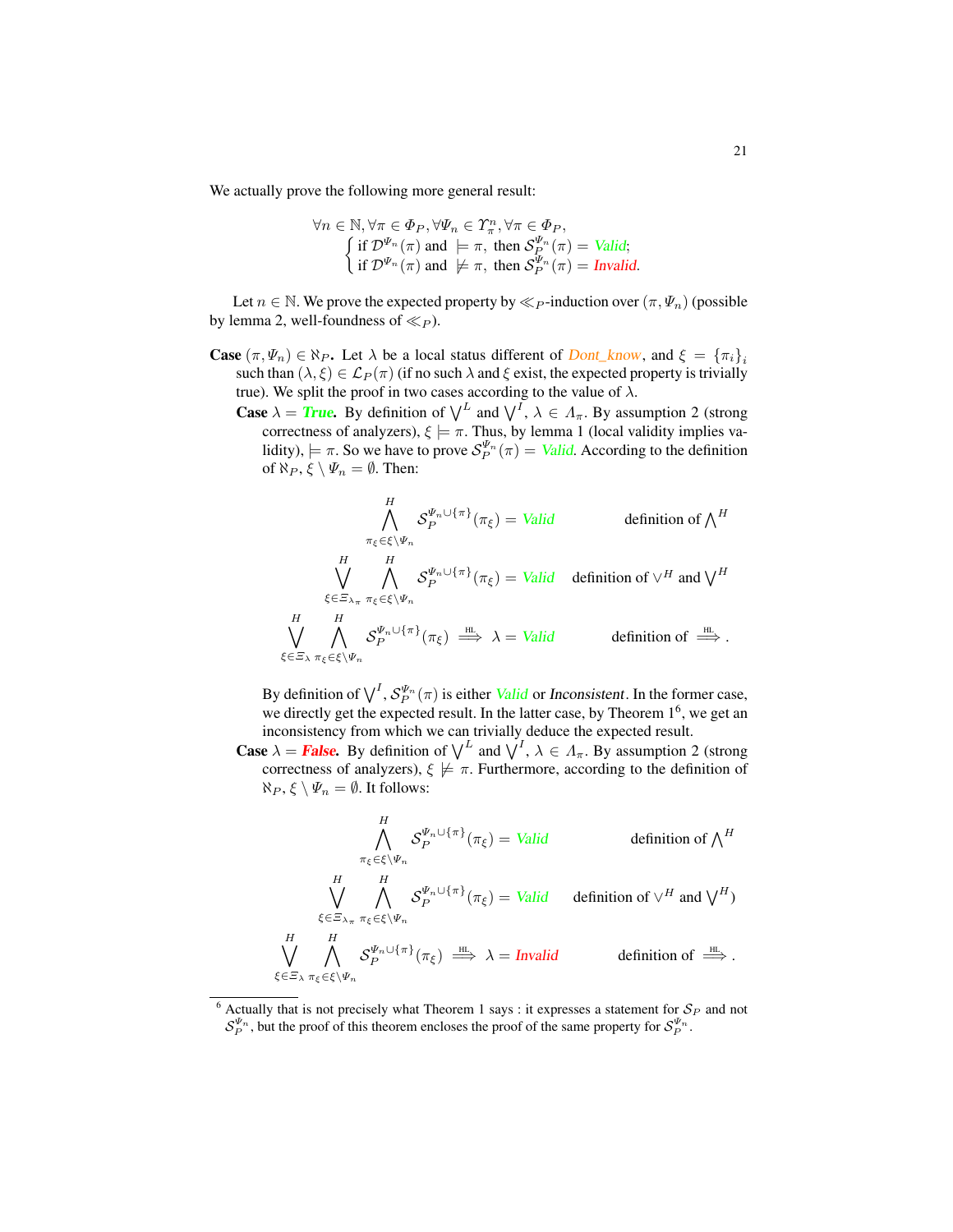By definition of  $\bigvee_{i=1}^{I} S_P^{\Psi_n}(\pi)$  is either *Inconsistent* or *Invalid*. In the former case, by Theorem  $1^7$ , we get an inconsistency from which we can trivially deduce the expected result. So let us suppose  $S_P^{\Psi_n}(\pi) = \text{Invalid}$  and prove  $\not\models \pi$  to be able to conclude. By assumption 2 (strong correctness of analyzers) which restricts the hypotheses of  $\pi$  when emitting False to at best  $\{\text{reach}(\pi)\}\$ ,  $\xi$  is either empty or  $\{\text{reach}(\pi)\}\)$ . Furthermore Since  $(\pi, \Psi_n) \in \aleph_P, \xi \setminus \Psi_n$  is empty. So it only remains two cases.

**Case**  $\xi = \emptyset$ . Immediate by assumption 2 (strong correctness of analyzers).

- **Case** reach $(\pi) \in \Psi_n$ . Let us first prove that it exists  $(\lambda', \xi) \in \mathcal{L}_P(\text{reach}(\pi))$ such that  $\lambda' = True$ . Since reach $(\pi) \in \Psi_n$ , and by definition of  $\Psi_n$ , it exists  $(\lambda', \xi) \in \mathcal{L}_P(\text{reach}(\pi))$  and  $\pi'$  such that  $\lambda' \neq \text{Dont\_know}$  and  $\pi' \in \xi$ . Following assumption 2 (strong correctness of analyzers),  $\pi'$  must be reach(reach( $\pi$ )). But, if  $\lambda' = \text{False}$ , that contradicts assumption 4 (do not prove unreachability with reachability). Hence  $\lambda' = True$ . So, by assumption 2 (strong correctness of analyzers) followed by lemma 1 (local validity implies validity),  $\models$  reach( $\pi$ ). Furthermore, by assumption 2 (strong correctness of analyzers) again,  $\{\text{reach}(\pi)\}\not\models \pi$ . Hence  $\not\models \pi$  by definition of local invalidity.
- **Case**  $(\pi, \Psi_n) \notin \aleph_P$ . Let  $\lambda$  be a local status different of *Dont\_know*, and  $\xi = {\pi_i}_i$ such than  $(\lambda, \xi \in \mathcal{L}_P(\pi)$  and, for each  $\pi_i \in \xi$ ,  $\mathcal{D}^{\Psi_n}(\pi_i)$  and  $\models \pi_i$  (if no such  $\lambda$ and  $\xi$  exist, the expected property is trivially true). We split the proof in two cases according to the value of  $\lambda$ .
	- **Case**  $\lambda =$  **True.** By definition of  $\bigvee^{L}$  and  $\bigvee^{I}$ ,  $\lambda \in \Lambda_{\pi}$ . By assumption 2 (strong correctness of analyzers),  $\xi \models \pi$ . Thus, by lemma 1 (local validity implies validity),  $\models \pi$ . So we have to prove  $S_P^{\Psi_n}(\pi) =$  Valid. For each  $\pi_i \in \xi \setminus \Psi_n$ ,  $(\pi_i, \Psi_n \cup \{\pi\}) \ll_P (\pi, \Psi_n)$ . Furthermore  $\Psi_n \cup \{\pi\} \in \Upsilon_{\pi_i}^n$ : we can apply the induction hypothesis to each  $\pi_i \in \xi \setminus \Psi_n$  to deduce  $\mathcal{S}_P^{\Psi_n \cup \{\pi\}}(\pi_i) =$  True (since  $\models \pi_i$  and  $\mathcal{D}^{\Psi_n \cup \{\pi\}}(\pi_i)$ ). Then:

$$
\bigwedge_{\pi_{\xi} \in \xi \backslash \Psi_n}^H \mathcal{S}_P^{\Psi_n \cup \{\pi\}}(\pi_{\xi}) = \text{Valid definition of } \wedge^H \text{ and } \bigwedge^H
$$
\n
$$
\bigvee_{\xi \in \Xi_{\lambda_{\pi}}}^H \bigwedge_{\pi_{\xi} \in \xi \backslash \Psi_n}^H \mathcal{S}_P^{\Psi_n \cup \{\pi\}}(\pi_{\xi}) = \text{Valid definition of } \vee^H \text{ and } \bigvee^H
$$
\n
$$
\bigvee_{\xi \in \Xi_{\lambda_{\pi}}}^H \bigwedge_{\pi_{\xi} \in \xi \backslash \Psi_n}^H \mathcal{S}_P^{\Psi_n \cup \{\pi\}}(\pi_{\xi}) \stackrel{\text{HL}}{\implies} \lambda = \text{Valid} \qquad \text{definition of } \stackrel{\text{HL}}{\implies}.
$$

By definition of  $\bigvee^I, \mathcal{S}_P^{\Psi_n}(\pi)$  is either *Valid* or *Inconsistent*. In the former case, we directly get the expected result. In the latter case, by Theorem  $1<sup>8</sup>$ , we get an inconsistency from which we can trivially deduce the expected result.

<sup>7</sup> See footnote 6.

<sup>8</sup> See footnote 6.